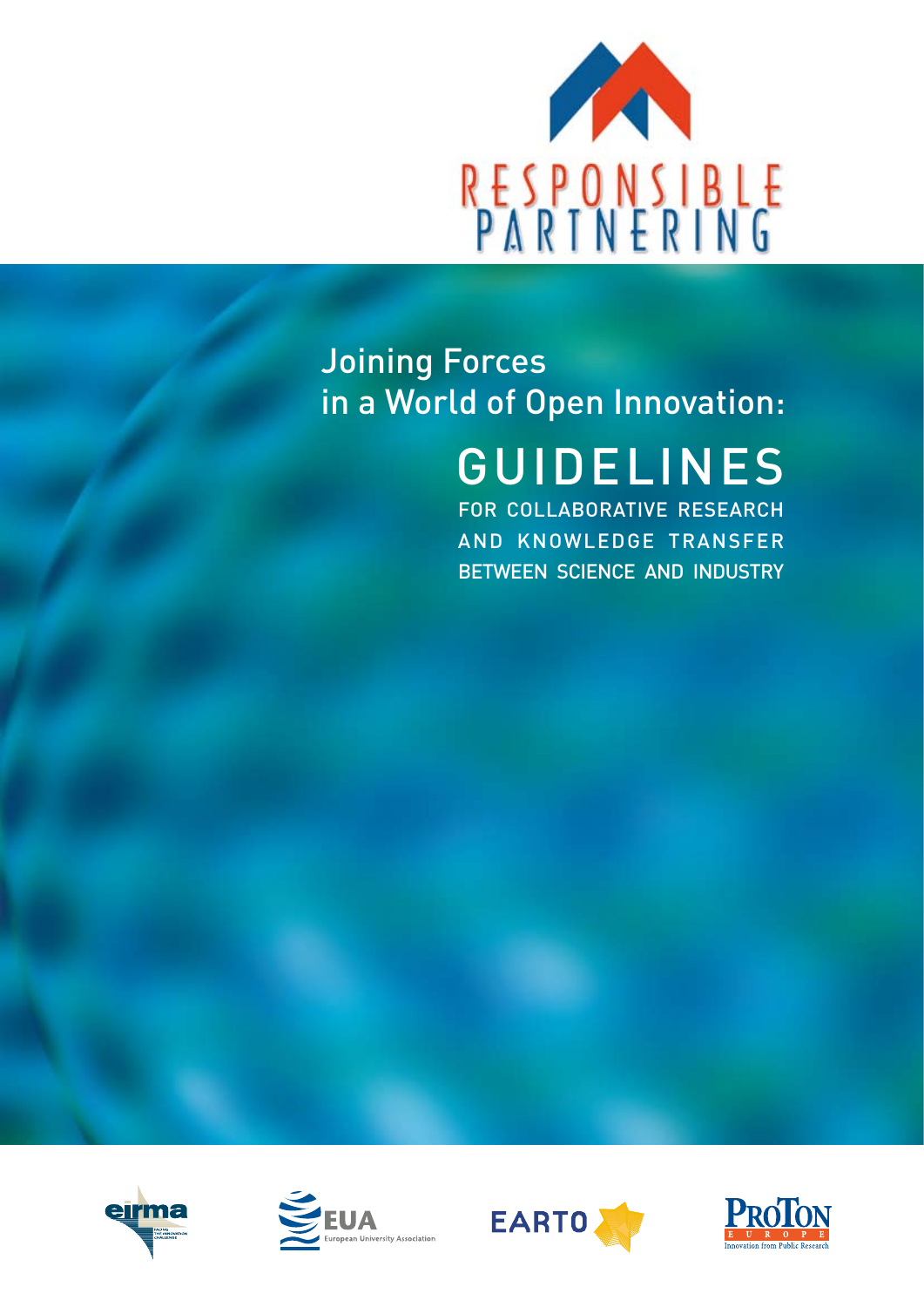

#### **Revision History**

March 2005 Initial release, version 1.0

October 2009 Version 1.1, updated to reflect the conclusions of the December 2007 Conference and subsequent analysis of issues such as SMEs, State Aid, Human Factors; the growing maturity of the knowledge exchange system; the 2008 Community Recommendations on IPR management; and results from the DOC-CAREERS project published in 2009.

#### **Supporting Institutions**

The Responsible Partnering Initiative was launched in 2004 by the following institutional organizations:

- European University Association
- European Association of Research and Technology Organizations
- European Industrial Research Management Association
- ProTon Europe

Other organizations may elect to endorse the initiative and its recommendations by informing the coordinating team via one of the addresses given on the back cover. Such organizations will be kept informed of developments, including planned revisions to this Handbook, and may submit suggestions and comments, although, for practical reasons, it is not possible to ensure that endorsements always correspond to the latest version of the Handbook or that all submitted suggestions and comments have been addressed.

The initiative and its 2005 recommendations have been endorsed by:

- • BUSINESSEUROPE
- European Commission, Commissioners Potocnik and Verheugen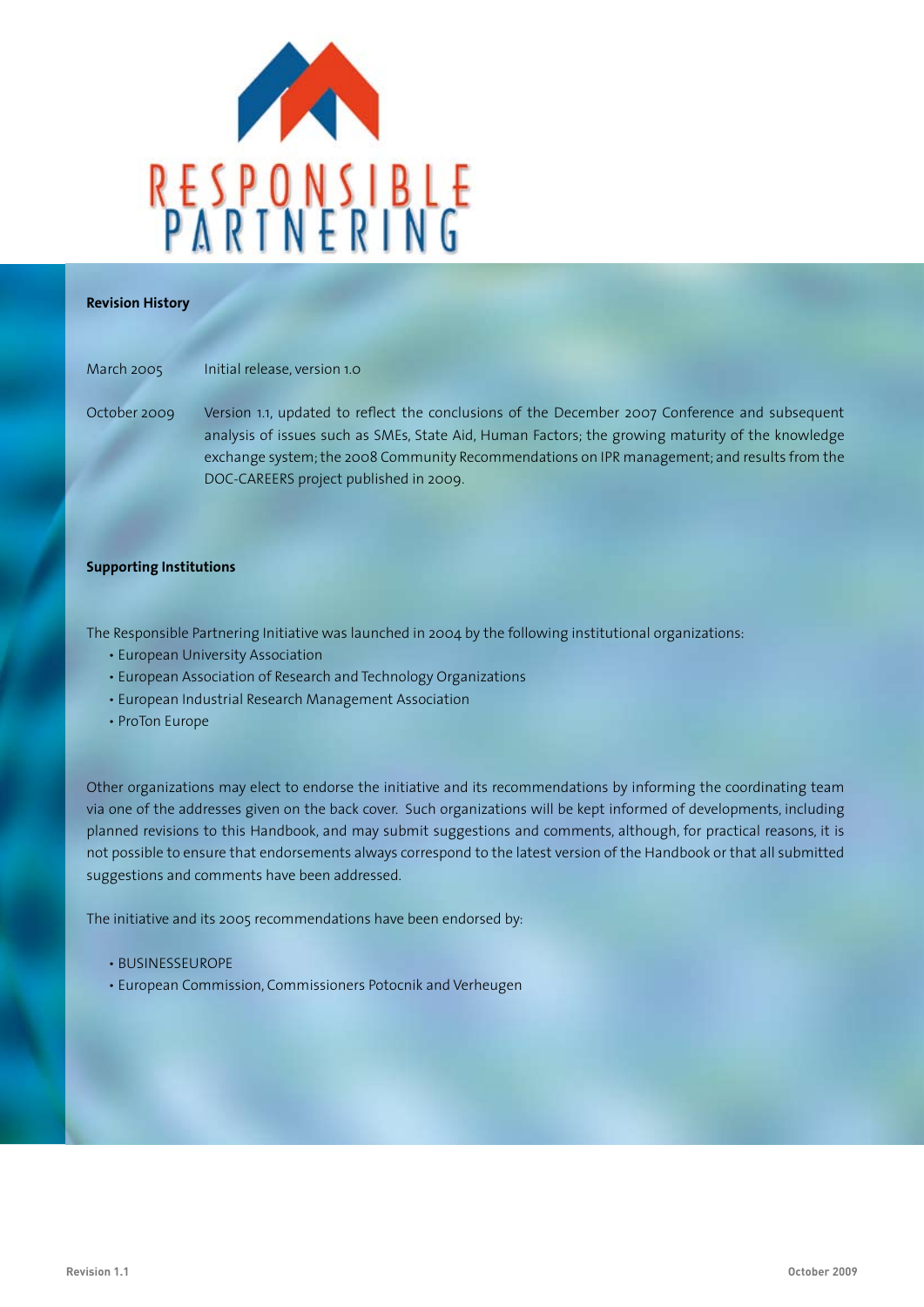### **Contents**

| <b>Definitions</b>                                                                                                           | 5                |
|------------------------------------------------------------------------------------------------------------------------------|------------------|
| 1. Scope and Purpose                                                                                                         | $\boldsymbol{6}$ |
| 2. Collaborative Research and Knowledge Transfer as Key Sources of Innovation:<br>Changing Patterns and Changing Obligations | $\pmb{8}$        |
| 3. How to be a Responsible Partner                                                                                           | 10               |
| 4. The Human Aspects of Effective Collaboration                                                                              | 14               |
| 5. Identifying Good Partners                                                                                                 | 16               |
| 6. Constructing the Collaborative Research Agreement                                                                         | 17               |
| 7. Other Legal Aspects of Collaboration                                                                                      | 21               |
| 8. Concluding Remarks                                                                                                        | 25               |
| Appendix: Implementation Guidelines and Checklists                                                                           | 26               |
| References                                                                                                                   | 29               |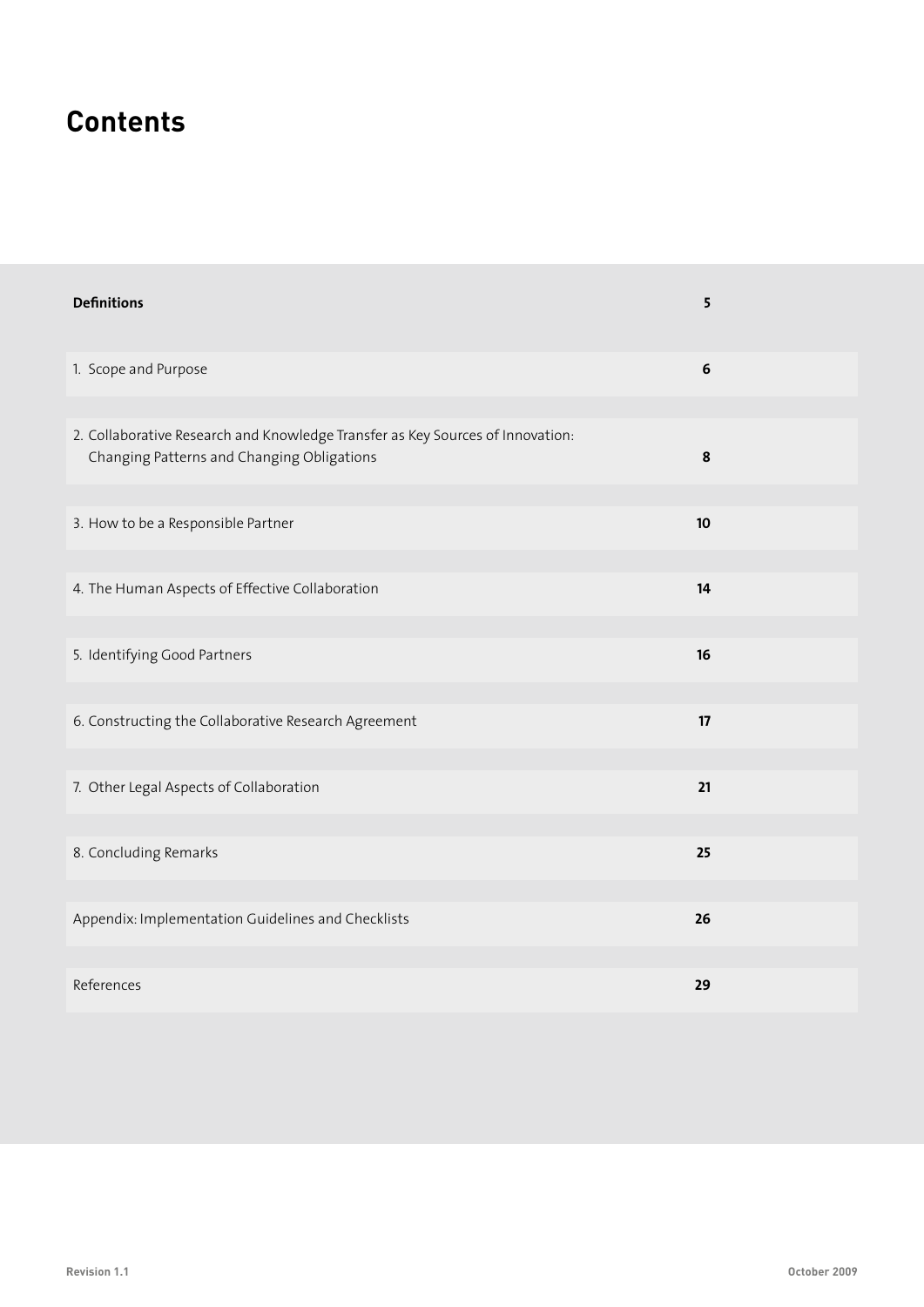### **Responsible Partnering**

#### **Joining Forces in a World of Open Innovation:**

#### **Guidelines for Collaborative Research and Knowledge Transfer between Science and Industry**

This Handbook describes a voluntary programme of Responsible Partnering aimed at improving strategic collaboration and knowledge exchange between companies and publicly-funded research organizations (for convenience, referred to as PROs), including Universities, Research and Technology Organizations and other public and semi-public bodies which engage in R&D. It addresses the organization and management of collaborative research and knowledge exchange, and the contexts (including education) in which these activities take place. The Handbook provides "self help" guidelines intended to help senior staff develop and implement effective approaches to these activities, develop the right professional skills and achieve an effective internal orientation directed towards addressing the organization's objectives through partnership.

Society benefits when the fruits of research are exploited for social and economic purposes. Responsible Partnering reflects the belief, which is widely substantiated, that well-managed collaboration between public and private sector bodies benefits everyone. Taking a strategic approach to collaboration enables the development of radically new products and services and better innovation, thereby creating more value from the investments made and greater effectiveness as well as efficiency. Furthermore, by establishing better foundations for successful research partnerships and knowledge exchange, it reinforces the value of the PRO within society, thereby enhancing the prospect for continued top-quality research and education.

When this Handbook was first being written, the consequences of global, open approaches to science and innovation were only starting to become apparent.A major benefit of the Responsible Partnering exercise has been the continuing involvement of the main stakeholders, resulting in a significantly increased appreciation of the issues involved in the development of long term strategic partnerships. Alongside this increased experience and understanding, major policy initiatives have been launched to establish and strengthen the European Research Area and underpin regional capabilities. But ultimately the success of these initiatives depends upon what happens at "grass roots" level. This revision aims to bring the Handbook up-to-date with these developments without fundamentally changing the principal recommendations.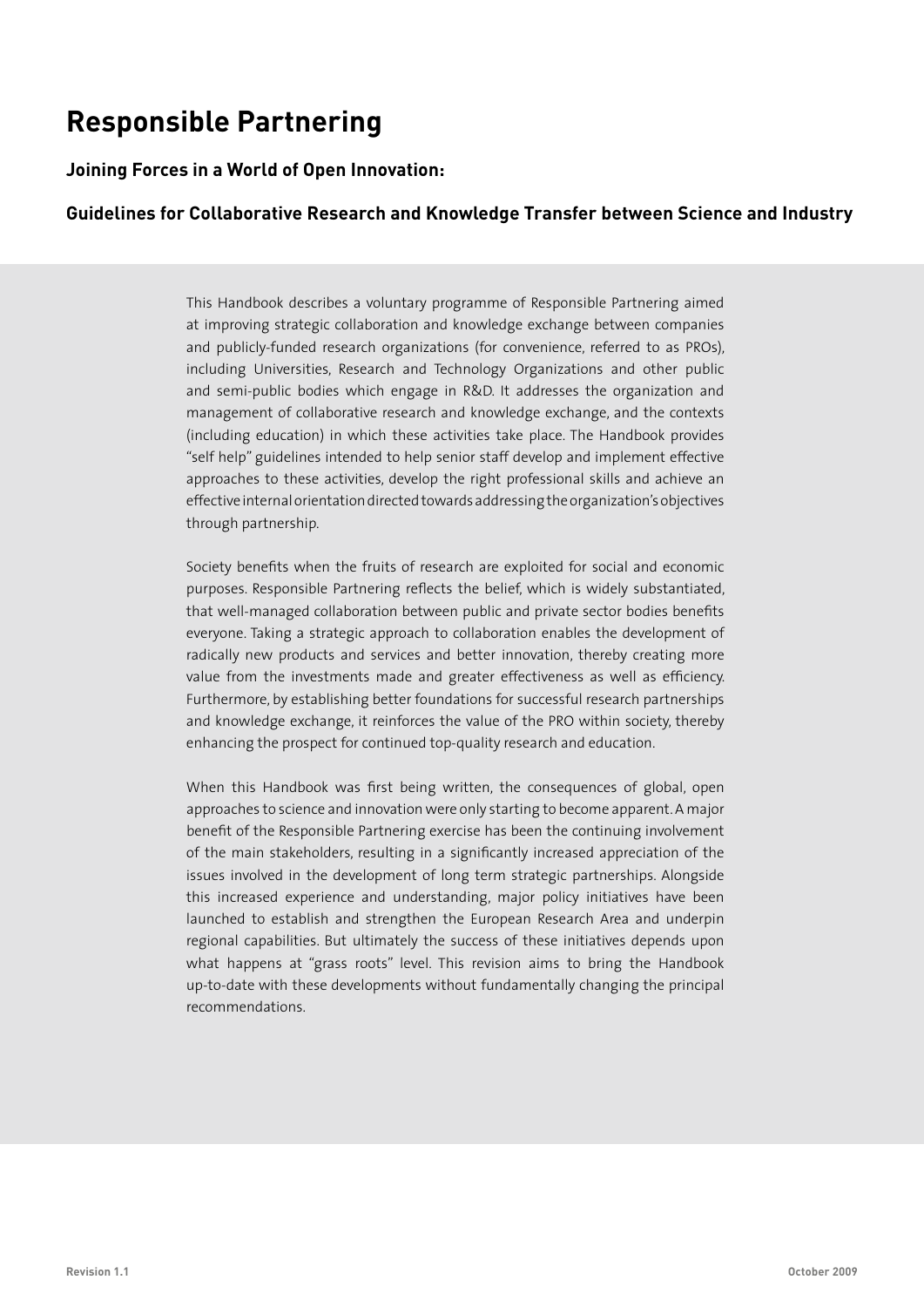### **Definitions**

|                                                    | Responsible Partnering A voluntary initiative to improve the effectiveness of collaborative research<br>and knowledge exchange involving the public and private sectors. Responsible<br>Partnering addresses situations in which participants from the public and<br>private sectors each make significant contributions to the eventual success<br>of collaborative research. The principles set out in this Handbook have been<br>obtained by examining factors shown to lead to sustainable "win-win"<br>situations.<br>Implementing these principles depends on appropriate organizational<br>strategies and professional management skills. In adhering to Responsible<br>Partnering, players recognize that their interests overlap and establish<br>procedures to work together effectively. This Handbook provides guidance<br>for handling these situations and is not a rule book. Compliance is validated<br>through internal self-assessment and dialogue with partners. |
|----------------------------------------------------|--------------------------------------------------------------------------------------------------------------------------------------------------------------------------------------------------------------------------------------------------------------------------------------------------------------------------------------------------------------------------------------------------------------------------------------------------------------------------------------------------------------------------------------------------------------------------------------------------------------------------------------------------------------------------------------------------------------------------------------------------------------------------------------------------------------------------------------------------------------------------------------------------------------------------------------------------------------------------------------|
| <b>Publicly-Funded Research Organization (PRO)</b> | Any institution (Universities, Research and Technology Organizations and<br>others) that carries out R&D for broader application and benefit, to a significant<br>extent using public funding.                                                                                                                                                                                                                                                                                                                                                                                                                                                                                                                                                                                                                                                                                                                                                                                       |
|                                                    | Collaborative Research Activities where several parties are engaged in research towards shared<br>objectives, collectively building on their individual background and sideground<br>in the creation of new foreground knowledge.                                                                                                                                                                                                                                                                                                                                                                                                                                                                                                                                                                                                                                                                                                                                                    |
| <b>Collaborative Research Agreement</b>            | The contractual document setting out the purpose, objectives and conditions<br>of the intended collaborative research project or programme of projects.                                                                                                                                                                                                                                                                                                                                                                                                                                                                                                                                                                                                                                                                                                                                                                                                                              |
|                                                    | <b>Contract Research</b> Activities where one or more parties perform a task for another at an agreed<br>price and on contract. Contract Research tends to be shorter-term in nature,<br>and be driven by different dynamics than Collaborative Research, and requires<br>specific types of agreement that reflect the straightforward nature of the<br>business deal. The term "Contract Research" is formally defined in the European<br>State aid rules. Although many of the principles of Responsible Partnering are<br>relevant for Contract Research, this Handbook is not primarily concerned with<br>such activities.                                                                                                                                                                                                                                                                                                                                                       |
| <b>Open Science</b>                                | The traditional paradigm of public-sector research based on the free<br>collaboration and rapid public disclosure of results with no restrictions on use<br>other than acknowledging the source.                                                                                                                                                                                                                                                                                                                                                                                                                                                                                                                                                                                                                                                                                                                                                                                     |
| <b>Open Innovation</b>                             | The emerging paradigm for innovation, involving business models that<br>use partnering, licensing and venturing to combine internal and external<br>resources, ideas and technologies.                                                                                                                                                                                                                                                                                                                                                                                                                                                                                                                                                                                                                                                                                                                                                                                               |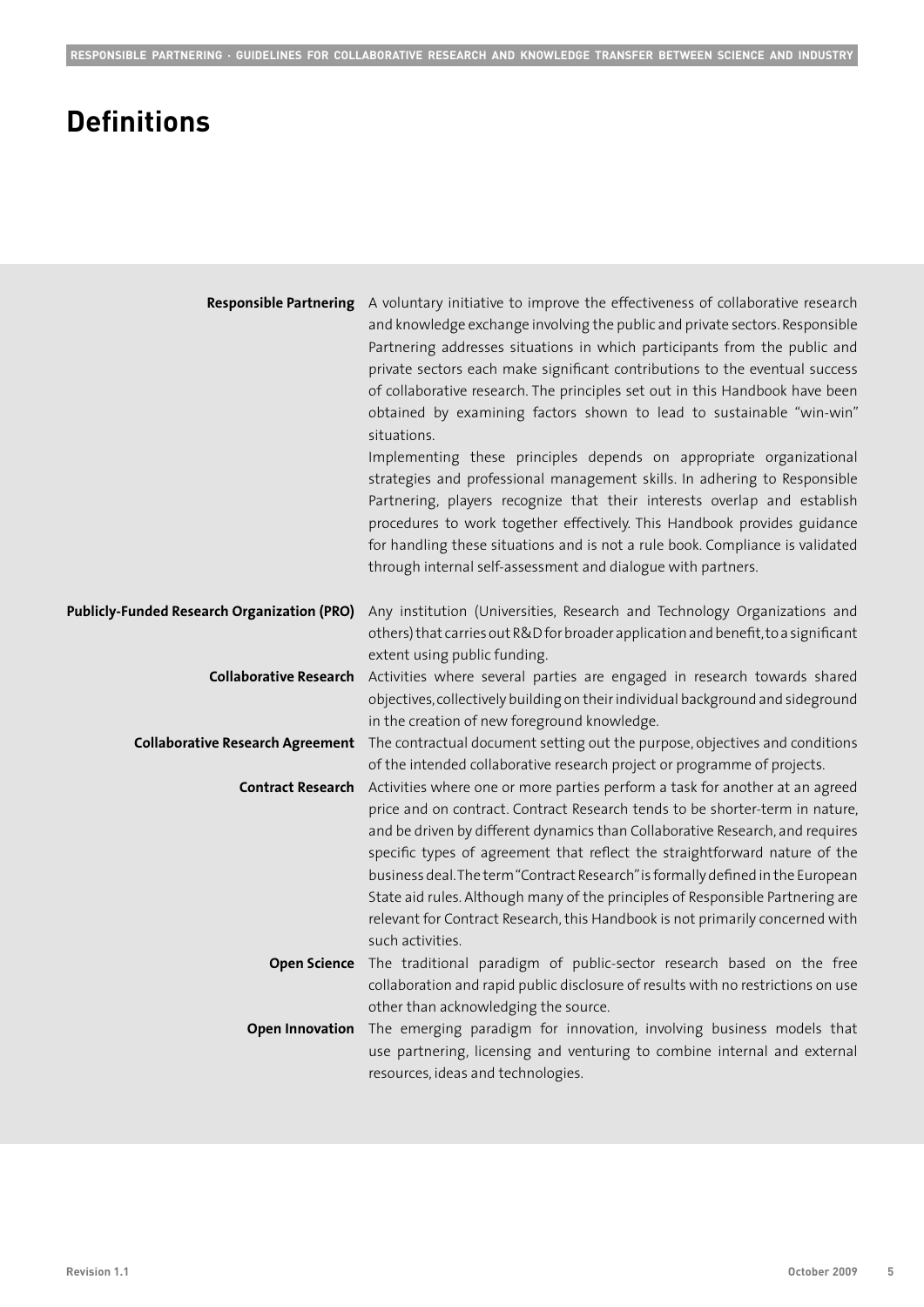### **1. Scope and Purpose**

- **1.1** This Handbook of Responsible Partnering describes a voluntary programme designed to help Companies and Publicly-Funded Research Organizations (PROs) improve the effectiveness of their collaborative research activities and knowledge exchange. It is primarily written for use by senior managers who have strategic or operational responsibilities for such work and is organized as follows:
	- • Scope and Purpose
	- • Collaborative Research and Knowledge Transfer as Key Sources of Innovation: Changing Patterns and Changing Obligations
	- How to be a Responsible Partner
	- The Human Aspects of Effective Collaboration
	- • Identifying Good Partners
	- • Constructing the Collaborative Research Agreement
	- Other Legal Aspects of Collaboration

 The appendix provides a checklist of steps that organizations can take to implement the guidelines given in the body of the Handbook. References are provided to other reports and web sites that help make the outlined approach more concrete. Copies of this Handbook and supporting material can be obtained at www.responsible-partnering.org

- 1.2 Responsible Partnering reflects the belief, already widely substantiated, that well-managed collaboration between public and private sector bodies benefits everyone. It is important to understand that (with the exception of the legal points covered in chapter 7) the approach recommended here is based upon internal commitment and self-assessment rather than external certification. In order to be a Responsible Partner, a Company or a PRO commits itself to the spirit of these guidelines by:
	- Implementing a structured process that is consistent with the principles of Responsible Partnering, defines clear and equitable objectives in respect of collaboration and knowledge exchange and then achieves the desired level of performance by using learning from others, regular feedback from partner organizations and documented selfassessments to ensure the quality of active partnerships.

Achieving durable partnerships requires considerable mutual understanding, respect and give-and-take, and a great deal of professionalism and hard work. The process begins by assessing the part that collaborative research and knowledge transfer activities make in meeting a Company's or PRO's strategic objectives and continues by considering how to implement these activities in ways that will be effective in meeting this strategy and also be considered equitable by the desired partners.

 Responsible Partnering provides a framework for the company or PRO to establish objectives, priorities and approaches that are relevant to its situation and objectives. Readers are encouraged to use the Handbook to inform and guide their own approaches, not to impose their values on potential partners.

#### **Responsible Partnering as part of Effective Knowledge Exchange**

- **1.3** The Responsible Partnering initiative builds on the experiences shared during a series of events involving the members of Europe's leading associations for research-based companies (EIRMA), universities (EUA), research and technology organizations (EARTO) and knowledge transfer organizations linked to these PROs (ProTon Europe), including Special Conferences held in 2004 and 2007 [1] and an extensive validation exercise carried out in 2006 with a broad group of stakeholders. The findings of these activities provide the context for this Handbook.
- **1.4** Companies and PROs have different missions, but their combined activities in the fields of education, research, development, innovation and knowledge transfer activities help to underpin the diversity and vitality of our societies. The events that launched Responsible Partnering demonstrated a widely-shared belief in maintaining the distinct missions of public and private sector bodies; highlighted changes which bring some aspects of these missions closer together; but also confirmed that the challenges associated with effective knowledge exchange are an inevitable consequence of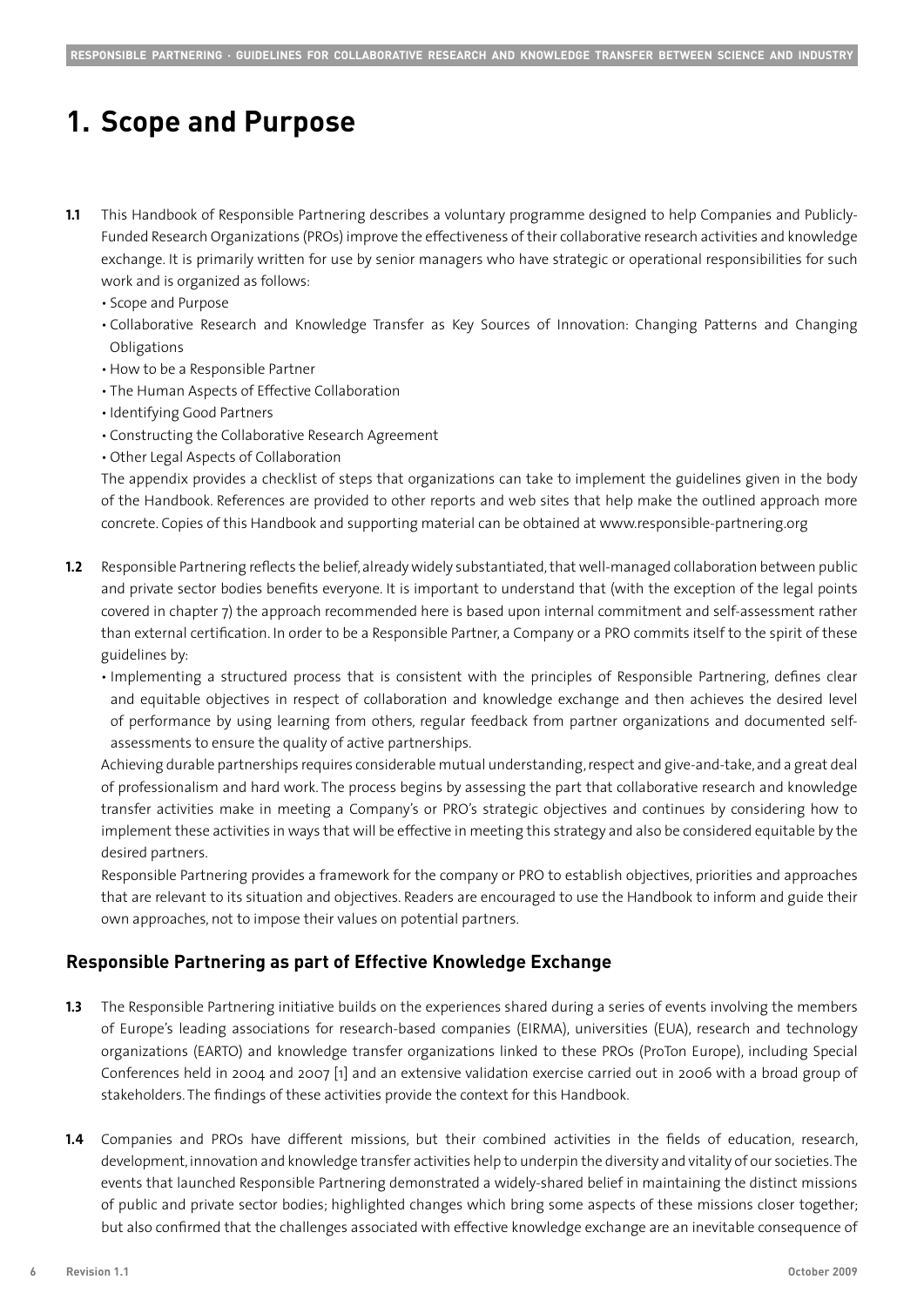the different missions and accompanying mindsets. Handling the consequences is becoming an increasingly important feature of the development of advanced knowledge and skills, the conversion of knowledge into useful, innovative products and services, and the continued provision of cadres of well-educated and informed people.

- **1.5** At first, the Responsible Partnering initiative focused on the changing patterns of research collaboration between larger PROs and companies, mediated by (often newly established) technology transfer offices. This scope has been extended to include the experiences of smaller companies and institutions and subsequently developed further to address aspects of education, in particular joint doctoral training. This development in the scope of knowledge exchange is expected to continue, mirroring changes in the environments supporting effective education, research and innovation, and aiming always towards achieving strong and sustainable links between the public and private sectors.
- **1.6** As building blocks, Responsible Partnering defines two principles governing the use of knowledge that has been created by PROs using public funding. It emphasizes the need to maximize the local benefits obtained from knowledge generated through public investments (for example achieved through strengthening the local research and innovation "ecosystem") and the need to adopt responsible approaches to this task. Using these principles,the Handbook develops guidelines for strategic and operational management and a self-assessment compliance process tailored to reflect the distinct needs and activities of Companies, Universities and Research and Technology Organizations.

#### **Durable Partnerships**

- 1.7 Experience indicates that research and innovation activities are most productive within relatively stable, yet also dynamic, environments that encourage the mobility and use of ideas and are punctuated from time to time by significant new challenges. Some authors use the phrase "Research and Innovation-Friendly Ecologies"to describe these environments. However, it is trust and stability – not only the individual research contract or excellent facilities – that provide the primary conditions for establishing programmes that meet partners'needs.Good outcomes are a result of demonstrated commitment.
- **1.8** Durable collaborations can take many forms:
	- • Continuing affiliations that sustain a succession of projects and underpin key skills and resources.
	- • Long-term strategic efforts, perhaps involving a dynamic group of players. The human genome project is a good example.

 Figure 1 classifies different forms of collaboration according to the degree of organization (primarily individual or institutional) within the Company and the PRO. Responsible Partnering is mainly concerned with encouraging more activities to take place in the top right hand corner of this matrix (institution-to-institution).

**1.9** "Contract Research" tends to be driven by different dynamics, shorter-term in nature and requiring specific types of agreement to reflect the straightforward nature of the business deal. Although many of the principles of Responsible Partnering are relevant for Contract Research, this Handbook is not primarily concerned with such activities.

|               | <b>Individual</b>                                                                       | Institutional<br>Company                                                                          |
|---------------|-----------------------------------------------------------------------------------------|---------------------------------------------------------------------------------------------------|
| Individual    | • Peer-to-peer contacts<br>• Conference visits<br>• Guest lectures<br>• Commitees       | • Students (MSc/PhD<br>• Postdocs<br>· Industrial sabbaticals<br>• Advisors                       |
| <b>PRO</b>    |                                                                                         |                                                                                                   |
| Institutional | • Part time professors<br>• Academic sabbaticals<br>• Secondments<br>• Governing boards | • Industrial affiliation<br>· Strategic consortia<br>· Joints programms with<br>public co-funding |

Figure 1: Scales of Collaboration (source: Philips)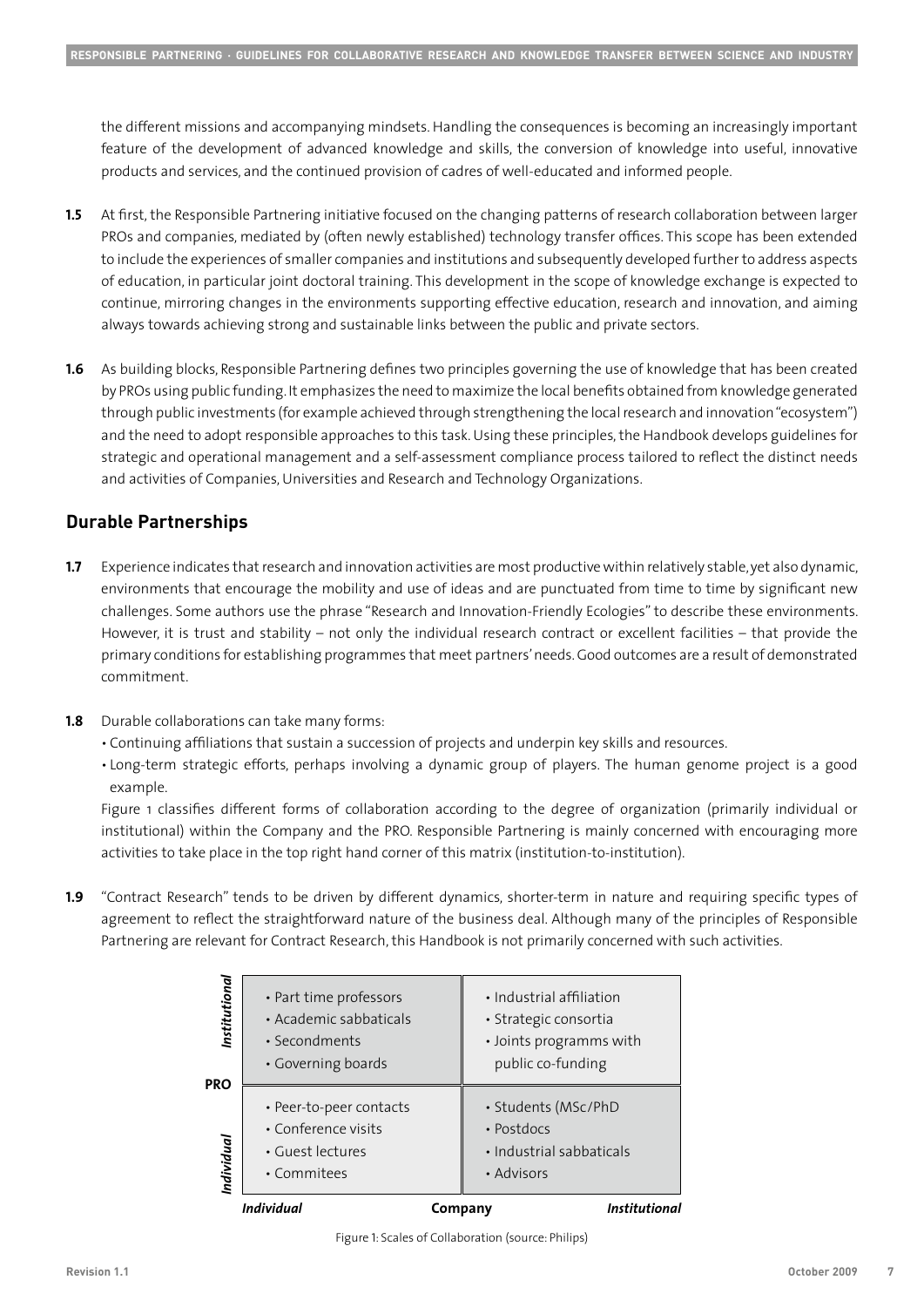# **2. Collaborative Research and Knowledge Transfer as Key Sources of Innovation: Changing Patterns and Changing Obligations**

- **2.1** Many types of knowledge and skills sustain our societies. Universities serve the public interest through their pursuit and dissemination of understanding, thereby providing advanced education and training, carrying out research and facilitating knowledge exchange and transfer. Their primary measures of quality relate to publication records, teaching standards and intellectual rigour. However, they and other publicly funded Research Organizations (especially those of a non-academic nature) are under pressure to become more self-sufficient, in some cases moving from public to private sector status, and to demonstrate that the institute's knowledge and skills have broader value and are managed and developed professionally. In turn, companies use knowledge and skills to satisfy customer needs, maximize shareholder value and respond effectively to competition and product complexity. Speed, consistency and predictability are central to reducing the risks inherent in their activities.
- **2.2** Traditionally, the public sector's knowledge-generating capacity has been measured by the number and quality of publications and trained students that emerge. In such an "Open Science" model, researchers collaborated closely but often without too much regard to securing wider economic value and social benefits. Today, more attention is being





given to ways of valorising these benefits and to organising advanced degrees such as doctorates in ways that address industrial interest, involve joint supervision and provide a wider range of skills. In many countries, their contribution to innovation is now regarded as part of universities' mission, and they are expected to ensure that intellectual property arising from publicly funded research is identified and commercialised for the benefit of the tax-payer and the economy. Metrics relating to knowledge transfer and innovation are increasingly seen as important in the allocation of research and other funding for universities, as well as for research and technology organizations.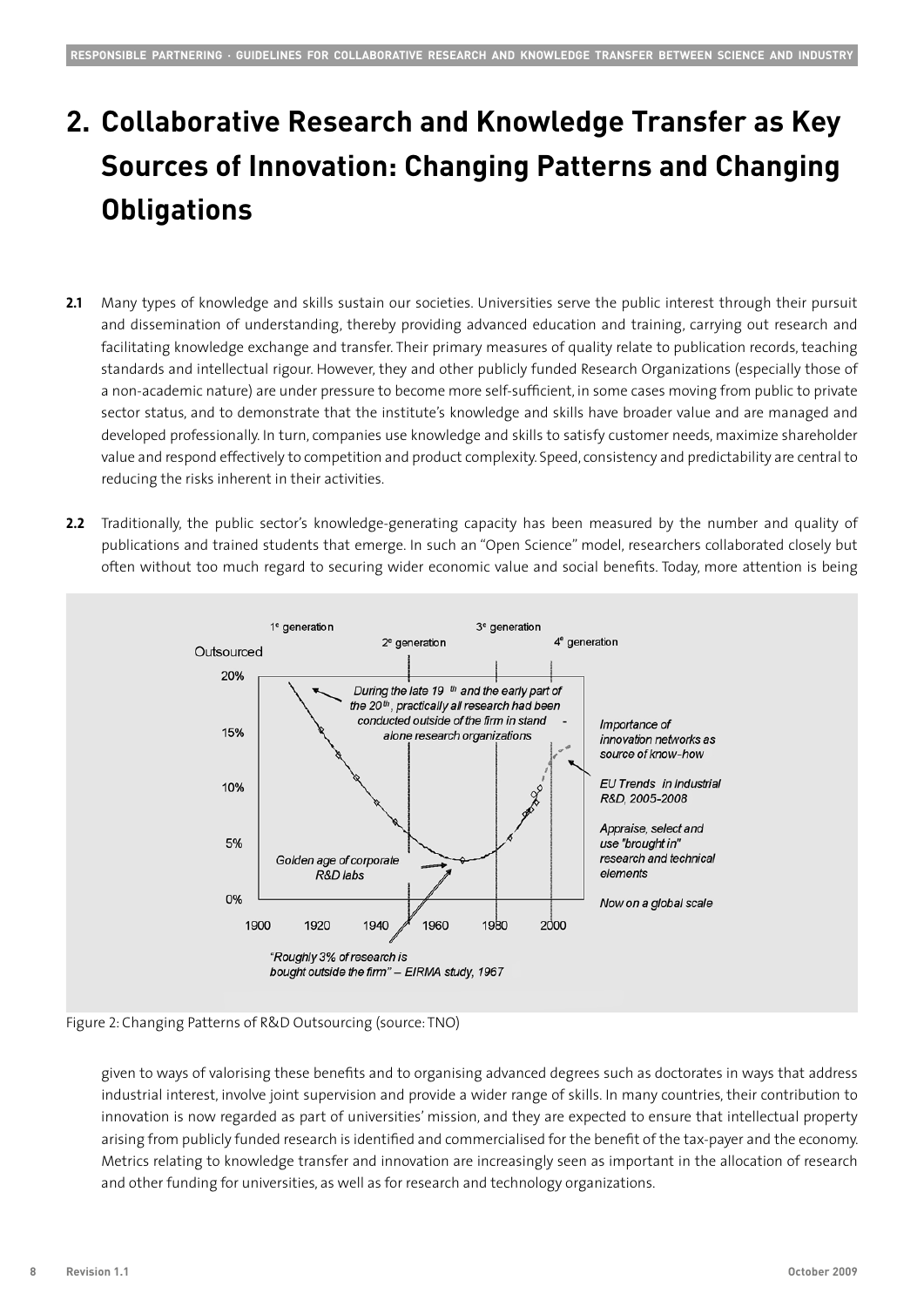- 2.3 At the same time, new patterns of industrial innovation have emerged (often referred to as "Open Innovation") that emphasize the joint use of internal and external resources achieved through a combination of collaboration and competition [2]. Companies are seeking to obtain knowledge more quickly from external sources and use more of their results as sources of innovation. and research and technology organizations are becoming more market-oriented.
- **2.4** In seeking to achieve beneficial outcomes, it is important that all parties fully understand the trends and drivers and take these into account in the approaches they take. Industry needs to recognise governments' intent that universities play a greater part in the commercialisation of research and the creation of new ventures. Universities need to understand how industry operates in order to remain competitive.Governments need to ensure that they do not place contradictory pressures on the research and innovation system.
- **2.5** Figure 2 illustrates changing patterns of collaboration among companies and between companies and PROs. Addressing these trends has required changes in the ways that intellectual assets are handled and protected. Many PROs, for example, have implemented processes that address three main areas:
	- Leveraging their knowledge and skills by working collaboratively with industry;
	- Managing the knowledge they generate as (tradable) Intellectual Property Rights (IPRs); and
	- Stimulating the creation of new companies that can seed longer-term economic rejuvenation.

 The first of these, collaboration with industry, is widely considered to have the greatest impact in the medium to long term with regard to the development and use of advanced knowledge and skills, although (particularly in times of recession) universities may be under pressure to commercialise such IP through start-up companies in an effort to offset unemployment.

- **2.6** These developments have been described in reports sponsored by the European Commission and OECD [3, 4]. The European Commission subsequently published a Recommendation and Code of Practice [5] concerning the management of intellectual property in knowledge transfer activities involving publicly funded research organizations, which has been endorsed by the Council of the European Union. National governments and national industry federations have also developed codes of conduct that describe the handling of IP generated by publicly funded research and groups such as AURIL, ProTon Europe, ASTP and TII have described the professional skills required by a PRO in order to handle the knowledge transfer task well and provide regular training courses for new technology transfer professionals [6].
- **2.7** While it is important to engage with the changes that are taking place, this should be done by acting in ways that reflect good understanding of where and how the benefits ofresearch accrue and where the costs lie in translating and applying knowledge. The contractual arrangements surrounding the management of IPRs have proved to be a common source of contention in what are otherwise straightforward negotiations. For example, while it is generally recognised that the industrial partner should be given first option to commercialise in its area of commercial interest, the university's need to facilitate exploitation in areas which are not of commercial interest to the current industrial partner (e.g. by licensing to other companies or by establishing new start-up ventures) is often seen as problematic.
- **2.8** Those who developed their professional skills in a world of Open Science often ask "Why should PROs protect intellectual property?"(Appropriate answers are "To encourage the economic applications of their discoveries for the benefit of the public" and "To help make research more attractive and better supported.") But a blanket policy of patent protection by PROs would be just as inappropriate as a policy of laissez-faire, since IPR has to be managed, defended and in some way applied before it can achieve economic value. Some PROs in Europe are equipped to provide the required level of management skills but many still need to progress to enhance their quality. To the more fundamental question,"What are universities for today,"we point to a recent publication by the League of European Research Universities [7] to remind us that, while changes and reforms are needed, they should not be implemented in ways that harm the central parts of the PRO's mission.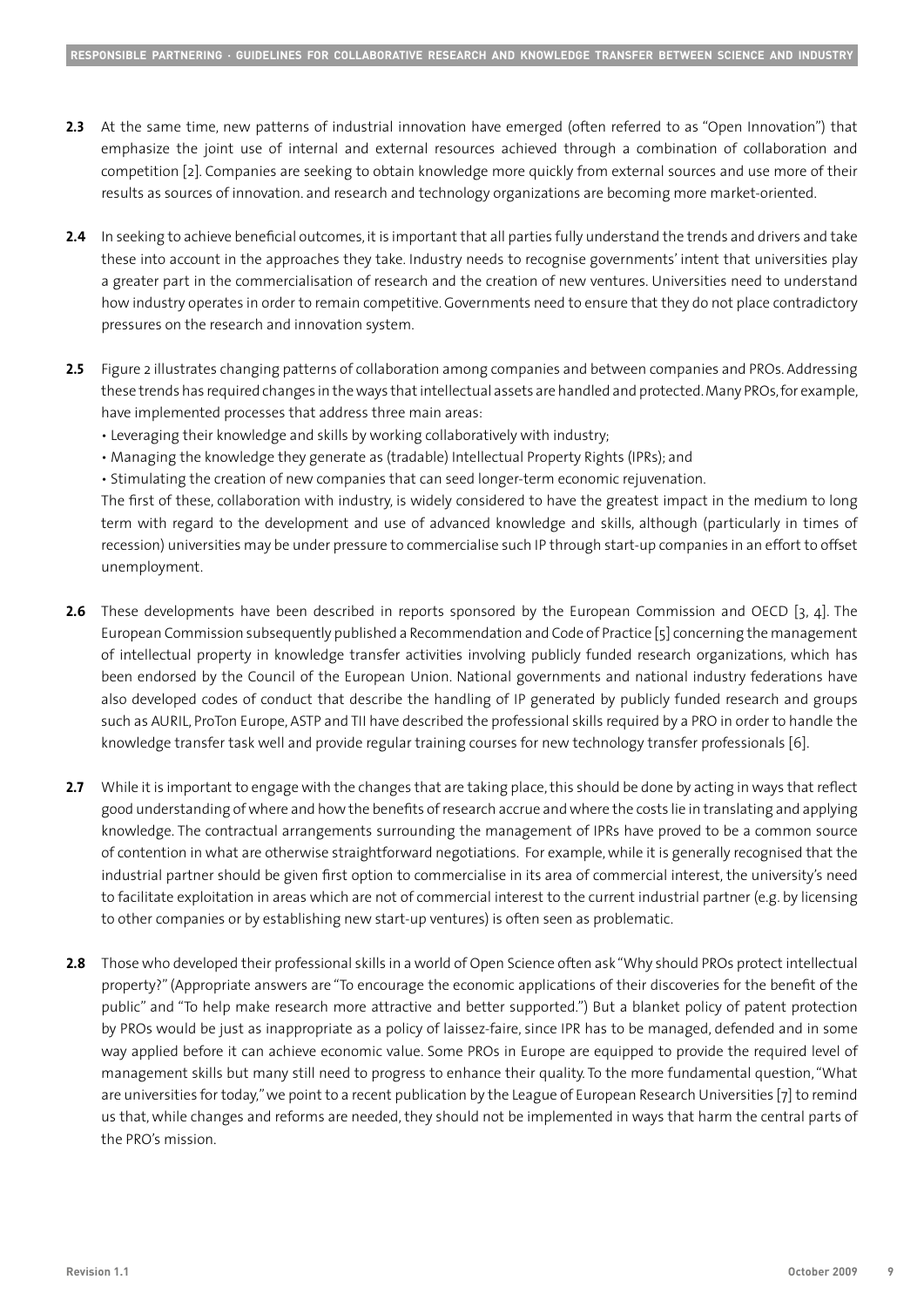### **3. How to be a Responsible Partner**

- **3.1** Responsible Partnering aims to improve the effectiveness of collaborative research and knowledge transfer, encourage greatertake-up ofthe results ofresearch and more effective advanced education and training.The programme addresses the strategic role and organization of these activities and the operational handling of project management, knowledge and intellectual property. Principles and guidelines come from analysing examples of successful collaborations from around the world. Sustainable "win-win" structures are a result of taking active steps to ensure:
	- Continued production of good science and publication of results without unreasonable delay;
	- Contribution to the general education and training of new graduates;
	- Generation of valuable forms of knowledge and intellectual property that support innovation;
	- Competent use of available knowledge, including for applications that were not originally envisaged; and
	- Appropriate and effective steps to secure commercialisation in ways that are consistent with national, corporate and institutional priorities.
- **3.2** Achieving this positive outcome requires overcoming common difficulties such as diverging cultures, volatile relationships and the human tendency to "keep things close to the chest." One of the main challenges is to align interests sufficiently, so that people can concentrate on addressing their shared research objectives.This requires that each partner understands and respects what is truly important to others as well as to themselves and be willing to take steps to:
	- Eliminate problems during project and IP management such as speed of negotiation, ownership of results, and exclusivity of use; and
	- Provide for equitable compensation, including where appropriate for indirect costs and background knowledge, and/or with fair returns in the event of successful commercialisation based on a realistic understanding of value and costs.
- **3.3** Although these points tend to apply regardless of the nature and time scale of a joint programme, Responsible Partnering aims to establish the conditions for durable collaborations.The potential benefits depend upon its voluntary adoption by a sufficient number of PROs and companies in order to demonstrate that a systematic approach provides better results, improves consistency and overall professionalism, and makes it more difficult for some players to benefit from any flaws in the system.
- **3.4** In order to be a Responsible Partner, a Company or a PRO commits itself to the spirit of this Handbook by implementing a structured process that is consistent with the principles of Responsible Partnering, defines clear and equitable objectives in respect of collaboration and knowledge exchange and then achieves the desired level of performance by using learning from others, regular feedback from partner organizations and documented self-assessments to ensure the quality of active partnerships.

#### **Principles Underpinning Responsible Partnering**

**3.5** Two principles underpin Responsible Partnering. These are elaborated into ten guidelines amenable to implementation by companies and PROs, depending on the nature and priorities of the organization. The Appendix suggest checklists that can enable a staged approach to their implementation.

#### **3.5.1 Maximum Beneficial Use of Public Research**

 Public money is invested in the creation of new knowledge and skills to help social and economic development. The benefits of these investments only appear when knowledge is disseminated and brought into productive use. In adhering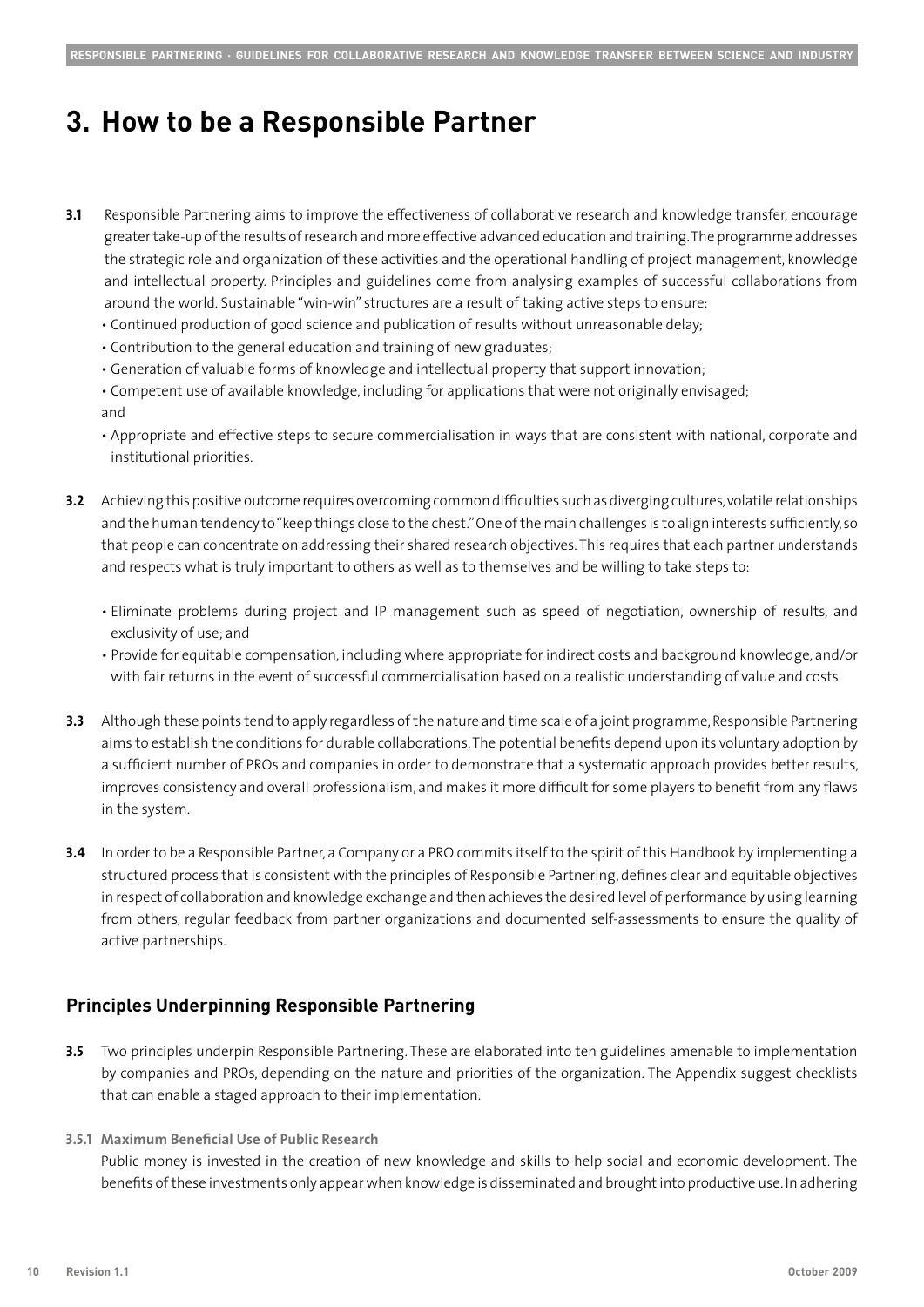to Responsible Partnering, the public and private sector partners:

- recognize the importance of continued public investment in knowledge creation and the importance of quality;
- understand the need to achieve maximum beneficial use of the knowledge and skills generated through public sponsorship;
- and
- commit to working in ways that support these objectives.

 This requires the adoption of policies that reflect an understanding of:

- the role of PROs within their communities and their relationships with the business sector;
- the need to generate knowledge and skills appropriate to stakeholders' needs;
- the need for effective mechanisms for disseminating and transferring knowledge and skills; and
- the need to protect knowledge and skills in ways that encourage productive application.
- **3.5.2 Responsible Use of Public Research**

 Many forms of knowledge and skills are used in the development of useful products and services. In adhering to Responsible Partnering, public and private sector bodies recognize that their own success depends on others' contributions and are also realistic about their own contributions and the importance of sharing responsibility for commercialising research output. This leads to policies that concern the Responsible Use of Public Research:

- the responsibility to be diligent in developing research results and inventions;
- the need for parties to believe they are sharing equitably in the rights to results and inventions;
- the need to ensure that the use of results obtained from public investments also serves the general public interest;
- the need to organize collaborations in ways that foster their long-term vitality;

 and

 • assurance that ethical aspects of research and research management are taken fully into account.

#### **Guidelines that turn these Principles into Action**

- **3.6** Actionable guidelines can be obtained from these principles. Companies and PROs (and also governments) should take steps that:
- **3.6.1 Treat collaboration strategically**

 It is important to develop a strategic view of the part that collaborative R&D and knowledge transfer are expected to play in meeting the PRO's and company's objectives. This allows each to establish explicit policies and take steps to ensure that these policies are communicated, understood and acted upon. The place to take these decisions is at the highest level of the organization.

**3.6.2 Align interests**

 Effective knowledge and skills transfer depends upon being able to align the various partners'interests.Companies and PROs can only collaborate effectively when their researchers and other staff are empowered to work in this way and can spend sufficient time and effort to understand what each has to offer and each requires.

**3.6.3 Organize for lasting relationships**

 There is abundant evidence that collaborative research is most effective within long-lasting relationships. The commitmenttosustainandfundsuchprogrammesdependsupondevelopingageneralsenseoftrustandunderstanding that results will match expectations.

#### **3.6.4 Provide the right professional skills**

 Effective management of collaborative R&D and knowledge transfer requires high quality professional supporting skills, and hence a commitment to establish or provide access to these resources and to train people to an appropriate level.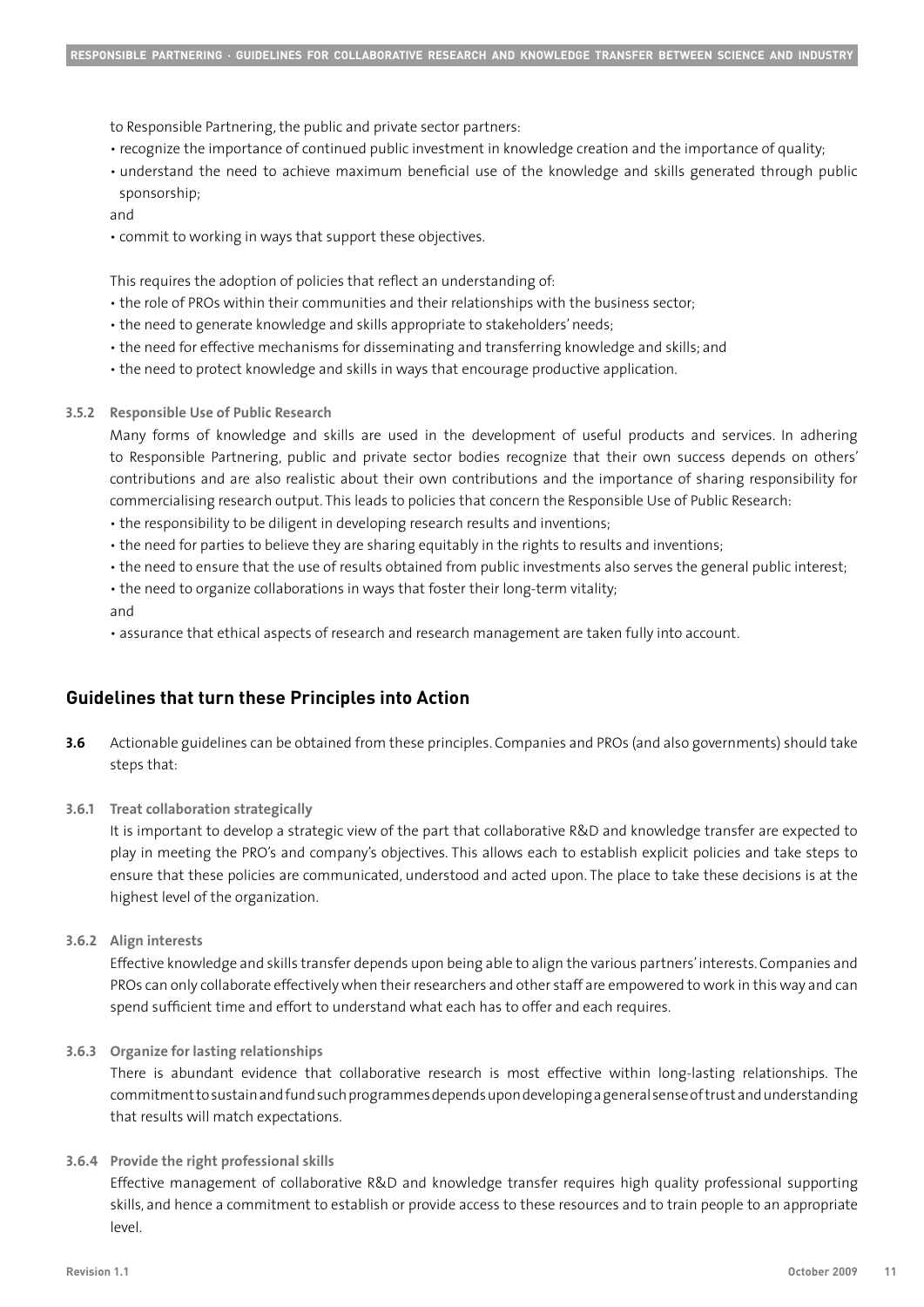#### **3.6.5 Establish clear intent**

When planning collaboration, the first priority is for the partners to explore and agree what they expect to accomplish. This implies the adoption of open processes that establish clear intent and eliminate hidden agendas and abuse of bargaining power.

#### **3.6.6 Use standard practices and communicate regularly**

 Adopting standard practices helps to encourage the development of effective frameworks for long-term collaboration. The stumbling blocks in developing good collaborative research projects are widely recognized. The best way to avoid them is to work with others who have already discovered what works and why. This also frees up time to discuss the points that are most germane to the current collaboration. Regular sharing of good practices, at a high enough level and as part of professional management development is an important accompaniment to operational effectiveness.

#### **3.6.7 Achieve effective management of intellectual property**

 Effective management of Intellectual Property (IP) is central to the knowledge transfer process, particularly since the emergence of new types of knowledge-based industry is straining the IP system, and involves protecting their Intellectual Property in ways that facilitate value creation in a context of Open Innovation and maximise the potential for commercialisation, and using (and contribute to improving the relevance, quality and understanding of) public IP systems in ways that encourage future investment in public and private research.

#### **3.6.8 Provide relevant training**

 Effective knowledge transfer requires competencies and skills in many fields beyond knowledge and IP management. For example, project management, entrepreneurship and business development skills are also important. Providing these competencies requires that companies as well as PROs develop programmes and safe learning environments in which people can learn the skills and common language appropriate for the world of open innovation. (These take many forms. At one end of the scale, schemes such as the Marie Curie programme have provided many young people with opportunity to broaden their experiences by working in other countries. At the other end are role-playing exercises within university and business courses in which participants learn about creating and developing start-up companies.The establishment of the Institute of Knowledge Transfer is an important initiative in increasing the status and recognition of the knowledge transfer profession.)

#### **3.6.9 View innovation as a trans-disciplinary activity**

 Innovation is not simply about technological advance. The development of innovative business models, designs or organizational structures is sometimes more important than being the first to discover or invent. Similarly, scientific skills must be combined with the humanities, economics, sociology and law. It is important to recognize this transdisciplinary nature of innovation and organize accordingly.

#### **3.6.10 Foster strong institutions**

 Continued access to world-class knowledge and skills depends upon maintaining strong, well-managed and wellconnected public institutions able to carry out advanced research, provide high standards of education and training, and the effective commercialisation of this knowledge requires competent knowledge transfer professionals, investment in knowledge transfer offices and related support services particularly in universities, and an effective IPR system consistent with current approaches to innovation.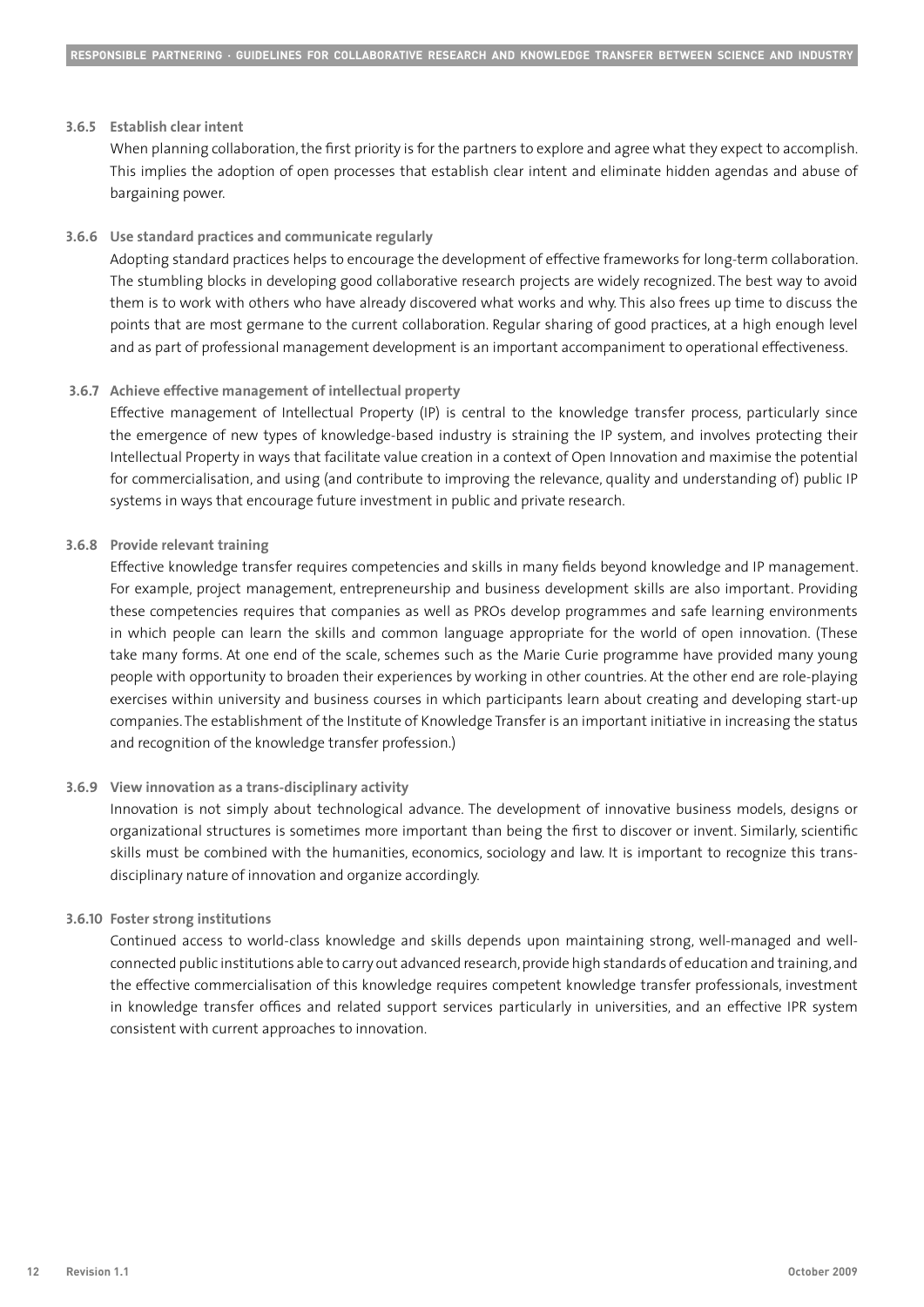#### **A Structured Approach is needed to Implement these Guidelines**

- **3.7** Responsible Partnering is a voluntary programme, assured through self-assessment. It is unrealistic to expect that the principles outlined here can immediately turn into effective operational routines, or that even the most effective routines can resolve all situations to the satisfaction of all parties involved. (Assessing the value of a technology for application by one industrial partner compared to its potential value for other, as yet unidentified, applications in different areas is always likely to prove problematic.) Instead, a structured approach is required that emphases organizational learning based on experience.
- **3.8** Implementation procedures will always reflect the choices, priorities and strategy of the individual company or PRO, but must also provide the consistent, equitable conditions that will facilitate working with others. A first step is to decide whether and at what level to adopt Responsible Partnering, based on its perceived relevance to organizational needs. The intention is that these Principles and Guidelines can stimulate discussion about the role of collaborative research and knowledge transfer activities in meeting strategic objectives.
- **3.9** Implementation, assurance and improvement processes turn the decision into action. The self-assessment checklists in the Appendix can be used to construct these processes. The checklists provide for differentiated levels of implementation, enabling the Company or PRO to test its current and planned levels of adhesion and set out a plan for improvement, starting with a basic framework and moving on to progressively more advanced and challenging forms of organization and co-ordination. Depending on the nature of the Company's or PRO's activities and strategic interests, it may not be necessary or appropriate to move a more advanced level of implementation.
- **3.10** The approaches that are recommended here reflect the experiences of many public and private organizations worldwide. Some aspects are known to present practical difficulties, including the identification of good partners, the construction of good collaborative research agreements and the human skills that support effective day-to-day project management. Subsequent sections of these guidelines suggest how these can be addressed.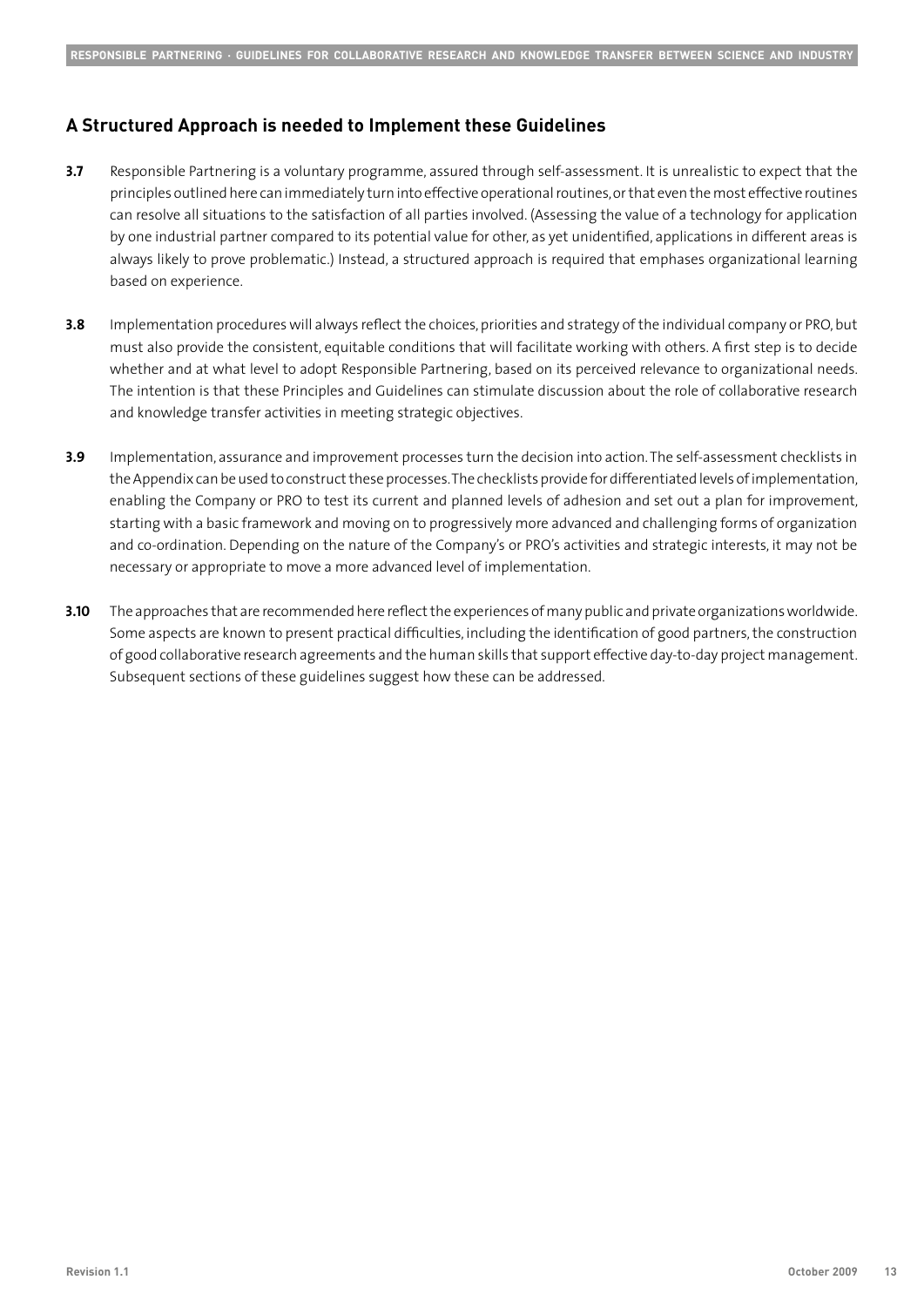### **4. The Human Aspects of Effective Collaboration**

#### **4.1 Introduction**

 Partnerships are run by people. Knowledge exchange happens through people. Organizations must therefore attend to selecting the right people and make clear how these people contribute to organizational objectives, what is expected from them and what they stand to gain in return.They will take steps to organize collaborative research in ways that will allow the individuals concerned to blossom and develop their skills. It must surely go without saying that they will be aware of, and follow, the requirements of employment law and good employment practices and apply these in respect of their partnerships as well as internally.

 For the individual, being involved in partnership activities provides many personal benefits, including the possibility to build and maintain networks, learn from others and enhance career perspectives. It is important that organizations promote these benefits, that people receive incentives to contribute to Responsible Partnering and that they are adequately rewarded for their contributions.

#### **4.2 Education as well as Research**

 Trainingininnovationandentrepreneurshipisbecomingamorecommonelementofmanyuniversitycourses.Furthermore, when Companies and PROs undertake joint research programmes, a significant part of the work will be carried out by younger researchers who are still training for a doctoral or master's degree. In these circumstances, attention should be given to the effectiveness of the training that is being received, including matters such as joint supervision,transferrable skills and conditions of employment.The guidelines given in the Appendix include a section devoted to doctoral training, taken from the findings of the DOC-CAREERS project [8] carried out in parallel to the Responsible Partnering initiative.

#### **4.3 Skill Development**

 The skills required to carry out collaborative research projects effectively are not always the same at those required to handle in-house activities. For example, working well across organizational boundaries can conflict with the desire for recognition of personal expertise that is the hallmark of many scientists and engineers. The traits associated with the "T-shaped" person, who can go in depth as well as work across broader organizational boundaries, seem more likely to develop and flourish in environments that encourage multidisciplinary, team-based approaches to problems.

#### **4.4 Effective Environments**

 Personal development and strategic engagement are facilitated by proximity, physical as well as intellectual. Partnership arrangements that work well in one area may be less suitable in another. As illustration, underpinning long-term requirements for fundamental technological understanding may involve establishing centres of excellence that concentrate on specific core technologies. For applications in the consumer goods area, it may be better to concentrate partnerships on solving practical problems that can lead to the formulation of new research areas. More generally, temporary staff exchanges can be a highly beneficial way to establish the skills and understanding that underpin effective collaboration.

#### **4.5 Tailoring Skill Development to Organizational Size**

 Approaches that work well between larger groups may not be effective for a smaller university working with local SMEs. In the latter situation,"Skills Scholarships" schemes can be effective, where structured programmes prepare and train individuals to contribute to research as professionals, while increasing the research capacities of SMEs by linking with a Ph.D. project and thereby encouraging SMEs to undertake research and recruit researchers.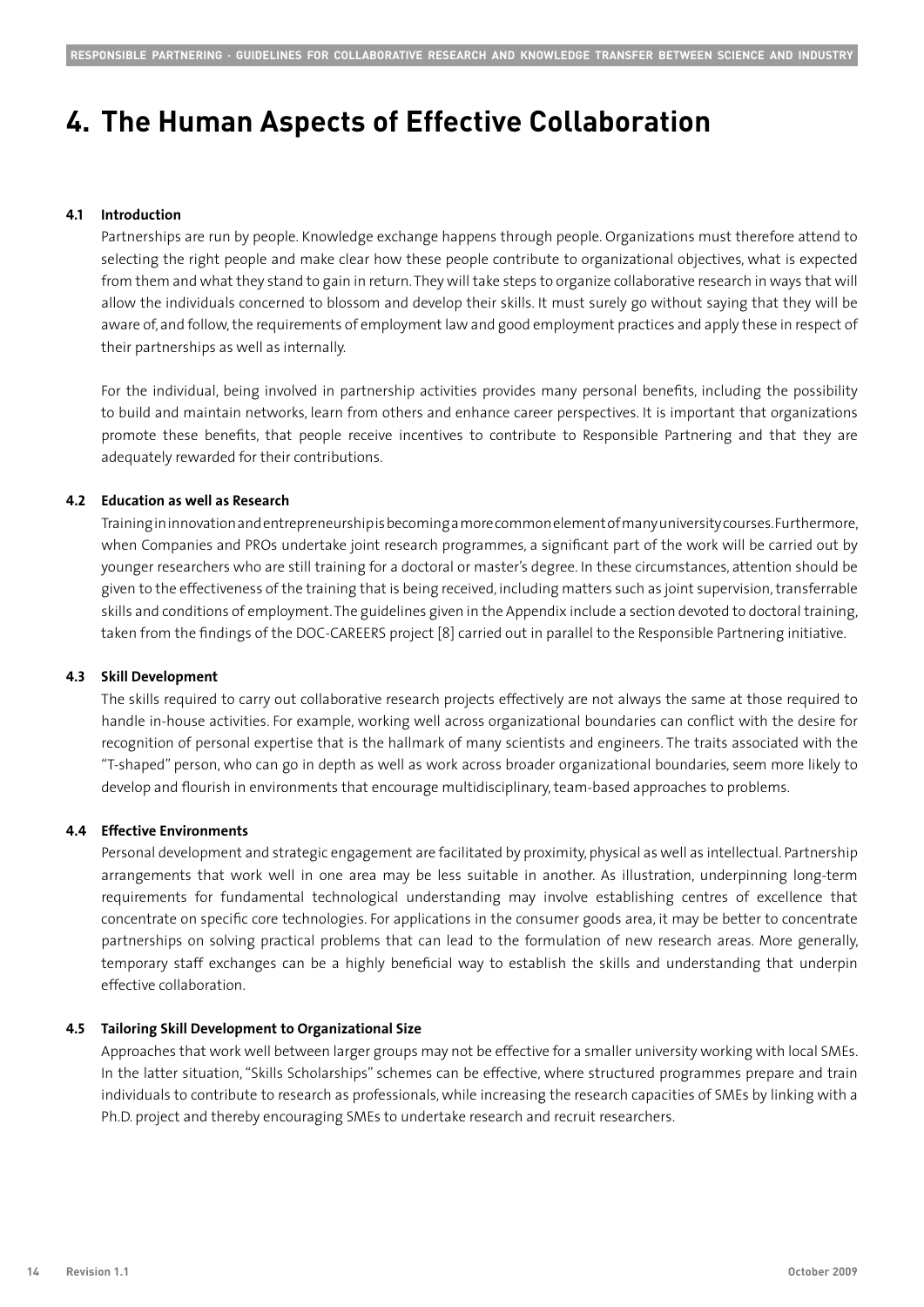#### **4.6 Overcoming Distance Problems**

 When working on problems for other organizations, there is always a risk that the partners seem uninterested in the results. Commitment and quality of outcome are likely to improve when steps are taken to raise awareness of the mutual interest in the outcome. One of the best ways to accomplish this is through regular review procedures, with straightforward metrics that concentrate on what has been accomplished, what has been transferred, what intellectual property has been secured, and how people have developed.

#### **4.7 Partner-Oriented Mindsets**

 Organizations that expect their staff to aim for a high level of strategic engagement with others have also to consider how to establish the institutional mindsets that underpin that strategy.This entails changing the institutional approach from being process-oriented to outcome-oriented and able to identify partners' expectations and understand when it is appropriate for the organization to seek to deliver according to these expectations.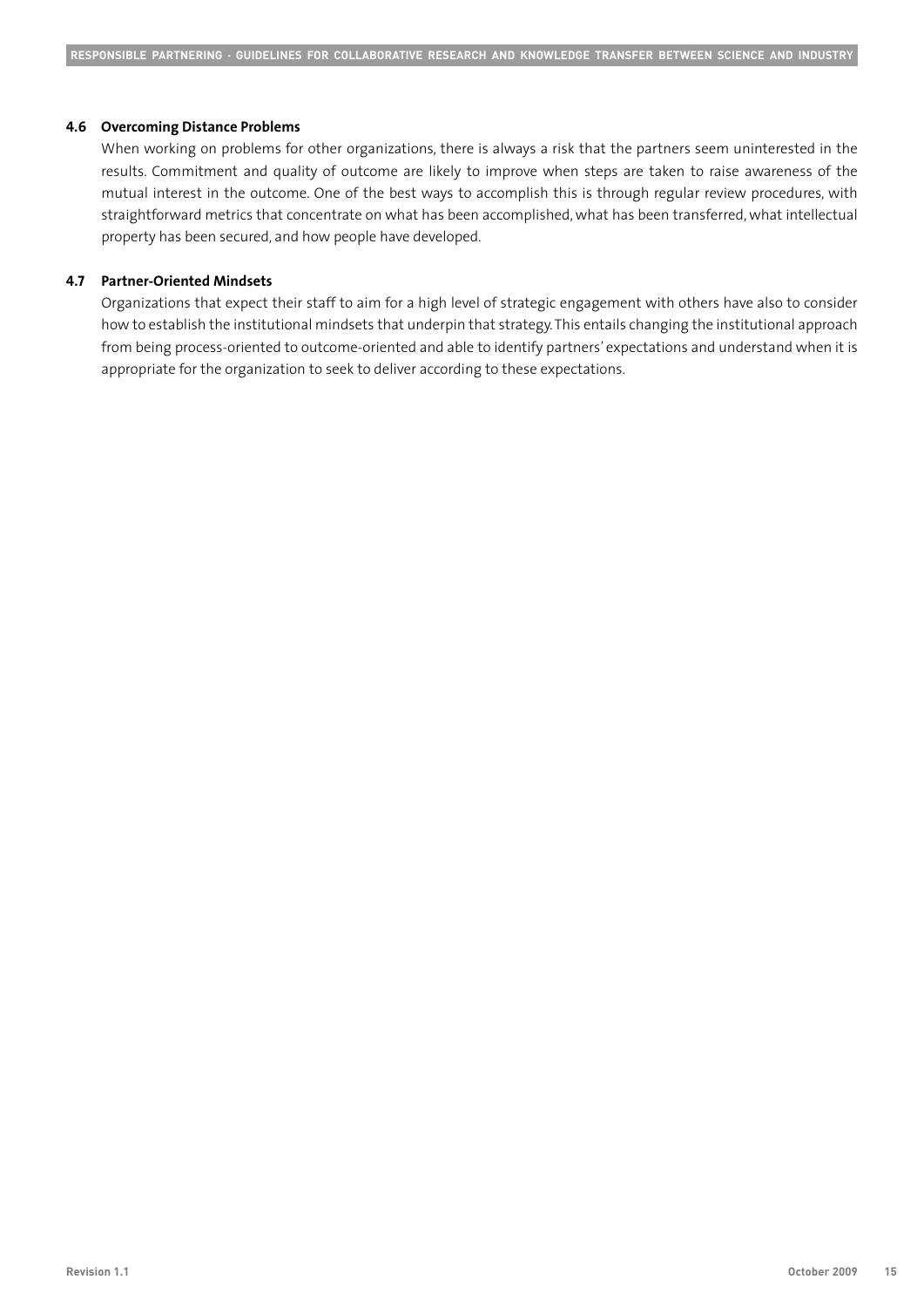### **5. Identifying Good Partners**

**5.1** Companies and PROs often find it difficult to identify good partners. A range of tools and approaches have developed to facilitate the task.

#### **5.2 Provide clear Communication Channels**

 PROs and companies are generally rather complex organizations. Without a detailed inside knowledge of the division of responsibilities, it is often difficult to identify which groups are likely to be interested in collaborative research, what competencies and requirements exist, and the fields in which an approach will be encouraged.

 As part of a policy of developing collaborative research and knowledge transfer, each organization should publicize [for example, on its web site] its policies concerning these activities and have clearly identified contact points of persons, offices and functions that handle and direct enquiries.

#### **5.3 Publications**

 Checking publications in recognized scientific journals is one of the most effective ways to identify the leading research teams. Internal teams within companies and PROs generally know where to find research partners and so should be part of the process of identification and selection.

#### **5.4 Patents**

 The content of a patent discloses considerable information on an invention. Patent publications are also indicative of the spirit of innovation of researchers and their organization. Evidence of such background intellectual property and the capacity to innovate are main considerations in selecting a research partner.

#### **5.5 Scientific Conferences**

 Conferences offer the advantage over patents and publications of faster access to results and direct contact with the investigators.

#### **5.6 Seminars and other form of direct interaction**

 Innovation does not necessarily require new technologies. Existing technologies may be applied in new ways and these incremental improvements are important to small and large companies alike. It is often sufficient to bring together firms operating in a given sector and academic researchers in order to identify these opportunities. PROs and local business communities can organize regular interactions with each other. Many forms have been tested and proven useful.

#### **5.7 Projects within the EU Framework Programme**

 These programmes can involve business and academic partners from several European countries excellent opportunities to start pre-competitive collaborative research in new fields.

#### **5.8 Intermediaries**

 Many intermediary bodies, including the European Commission, membership associations and businesses, exist to match business needs with available research capabilities.

#### **5.9 Internal Company Networks**

Multinational companies can make use of their own internal networks to obtain contacts into foreign societies, including with universities and public institutions. It is often helpful to designate focal points who will assist this process.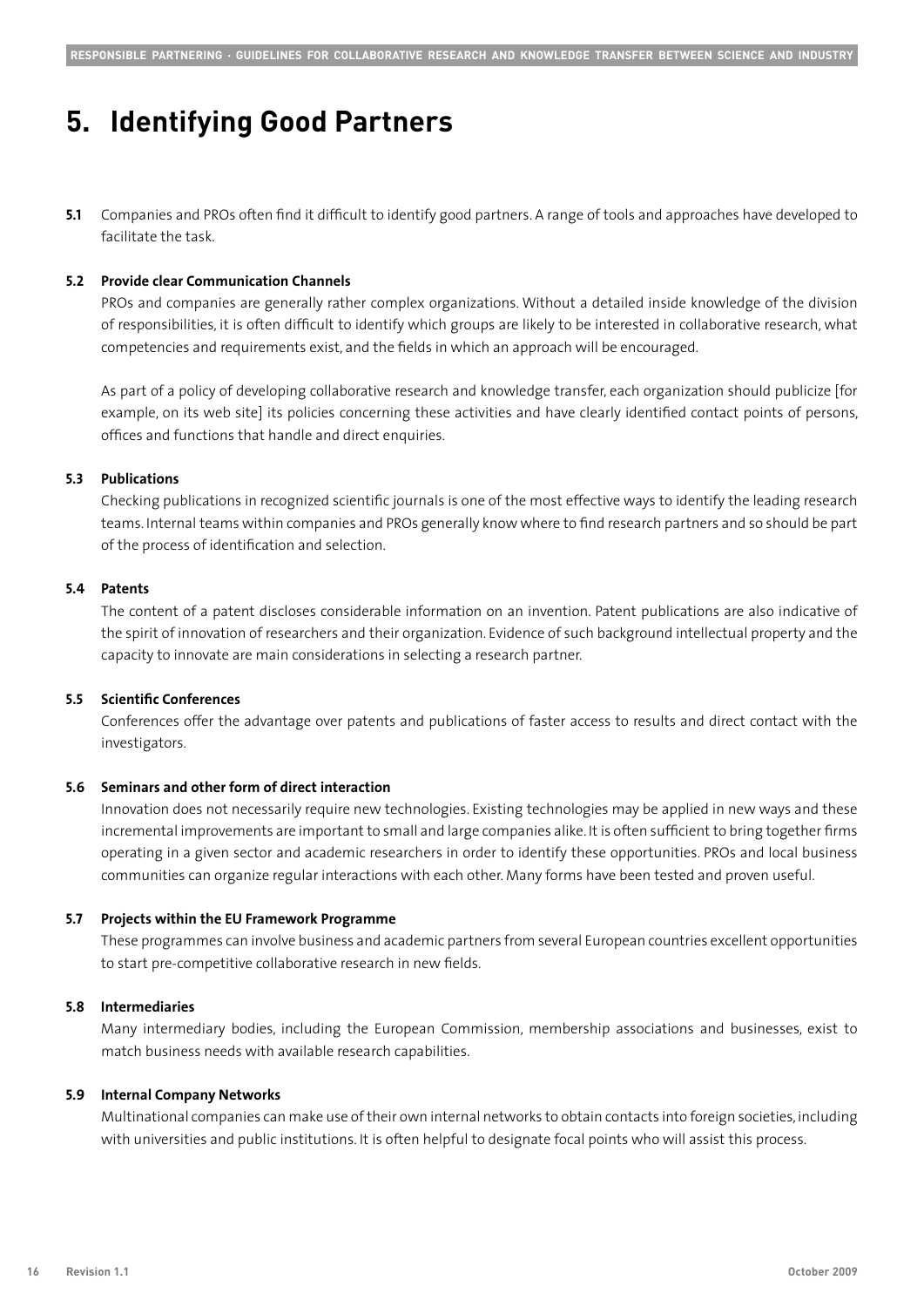### **6. Constructing the Collaborative Research Agreement**

- **6.1** The Collaborative Research Agreement provides the definitive description of the collaboration, by documenting what is to be done, the rules of conduct (including completion and termination) and applicable legal arrangements such as ownership, rights of use, management of intellectual property, and the state of prior art.
- **6.2** A number of issues tend to arise when negotiating and applying Collaborative Research Agreements. It is neither appropriate nor possible to propose forms of words here to solve all these issues. Instead, we point out that the underlying concerns are real and require considered negotiation in the light of the specific objectives that partners are seeking to achieve.
- **6.3** Nonetheless, we do encourage the development of standard approaches and conditions where possible. Establishing "templates with options"helps all parties get what they are looking for,focus attention on those aspects that genuinely require special handling, and get the deal done.
- **6.4** The European Commission and several national governments have developed codes of practice for managing intellectual property from publicly-funded research. Some are now developing recommendations and suggesting model contracts for collaborative research. Standard practices and guidelines exist for projects executed within the European Union's Framework Programme, although not all European-level activities have yet adopted the same standards. Several templates for consortium agreements are also available, such as the Lambert models, DESCA and IPCA from DIGITALEUROPE (formerly known as EICTA) [6]. Greater attention needs to be given to resolving inconsistencies between these codes of practice and the terms that individual companies consider to be appropriate to their needs.

#### **Points to Consider Before Writing a Collaborative Research Agreement**

- **6.5** Before drafting any legal documents (other than preliminary non-disclosure agreements), the key first steps are to establish what the proposed collaboration is intended to achieve and each partner's interests and motivation in taking part. An appropriate balance also has to be struck between understanding institutional requirements and detailed discussion of technical objectives.
- **6.6** It is important to obtain professional guidance even at this early stage. Contamination of information is often a key concern; sometimes exclusivity of use is important while in other situations,the project serves purely a research purpose for the company and the agreement can be less rigid; while from the PROs perspective, the ability to attract future investment and collaborations is important. Evidently, the approach must be legal in all respects (for example in respect of State Aid Rules discussed in the next chapter).
- **6.7** In allocating roles, partners should consider their competencies, experiences and internal organizations. For example, the company is likely to understand market conditions in its area of interest better than the PRO and be more familiar with handling business risk and liabilities, whereas the PRO will have deeper understanding of aspects of the subject matter and may recognise other opportunities that the company has not considered. Responsibilities and procedures should be defined accordingly.
- **6.8** Collaborative Research will typically be longer-term and more open-ended than Contract Research, which typically involves a straightforward agreement to complete a well-defined task. Approaches and forms of agreement and ownership depend on where the intended project sits on this spectrum.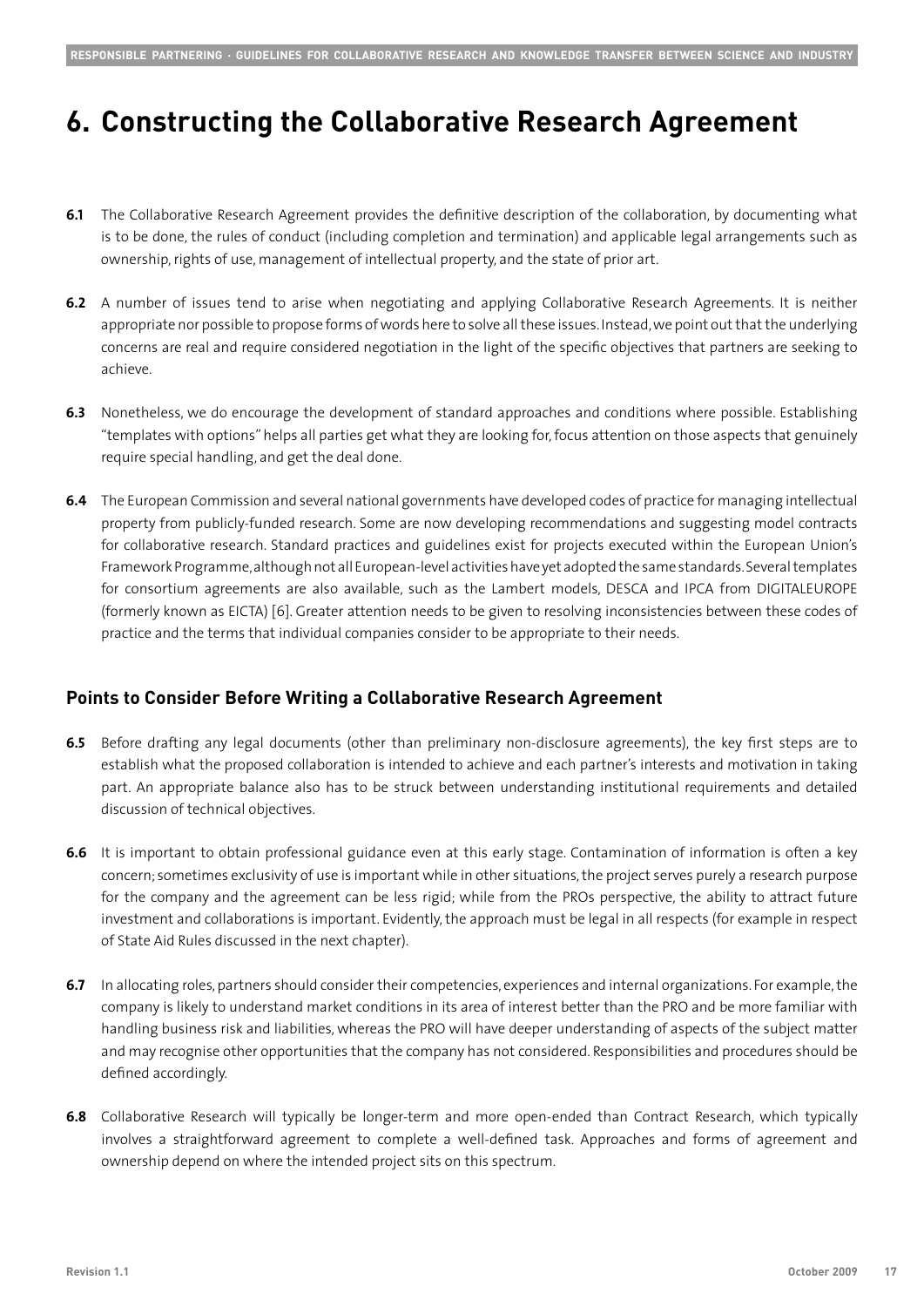**6.9** Beware of trying to force a deal in which any partner feels it loses something important. Recognize that all parties possess significant background knowledge: this is the justification for the collaboration in the first place. It is a matter of discussion and negotiation how much of this background knowledge is to be made available and on what terms.

#### **Points normally covered within a Collaborative Research Agreement**

- **6.10** Collaborative Research Agreements cover a range of standard points. The following remarks suggest possible formulations, and are intended to guide discussion and should not be treated as binding.
- **6.10.1 Definitions, identification of parties, objectives and partner selection**

 An early section in the Agreement defines terms, identifies the objectives of the collaboration and sets out the main considerations used for selecting partners. Definitions include the concepts of Affiliates, Technology, Background and Foreground Intellectual Property, Confidential Information, etc. Ensure that these definitions will be workable. Generally, companies will wish to extend the benefits of the collaboration to their Affiliates because they work as economic unity with these entities. The definition of these Affiliates should be made clear, and the performance expected of these non-signatories warranted by the relevant signatory.

**6.10.2 Confidential information**

 Universities are not well organized to keep trade secrets, so some consideration needs to be given to avoiding the accidental disclosure of information that has actual or potential proprietary value. This might be achieved, for example, by defining"Confidential Information"as written documents that are clearly marked as confidential and identifying the channels for exchanging confidential information (and then taking adequate measures to avoid disclosing information that is not needed for the collaboration).

#### **6.10.3 Scope**

 This sets out the framework of the collaboration in terms of field, technology, markets or objectives. Usually, the detailed project description will be attached as an appendix, or (in case the agreement can cover several projects) in riders that are executed separately and incorporated by extension as part of the framework agreement.

#### **6.10.4 Resources**

 Attachments/annexes to the agreement detail any special needs, for example in terms of personnel, equipment and materials.

#### **6.10.5 Funding and pricing**

If applicable, this part sets out principles for compensating the research performed by the PRO, for calculating financial contributions, determining payment terms and making price revisions. The compensation paid will depend on the nature of the collaboration, the use that both partners expect to make of the results, and the rights and benefits that each retains. The determination of acceptable overheads should include a reasonable contribution to supervisory and infrastructure costs of facilities made available to the project by the PRO. Riders to the agreement detail the agreed budgets.

#### **6.10.6 Governance and coordination**

 This sets out the role and responsibility of the project leaders (often known as Principal Investigators). The section will define and explain the role of bodies such as coordinating committees (if these are warranted by the size and complexity of the projects) and administrative functions. The development of an adequate coordination plan is now an integral requirement within parts of the Framework Programme. Although everyone will hope that the project is successful, it is important to set out how failures will be handled, for example through early termination and in situations that require arbitration.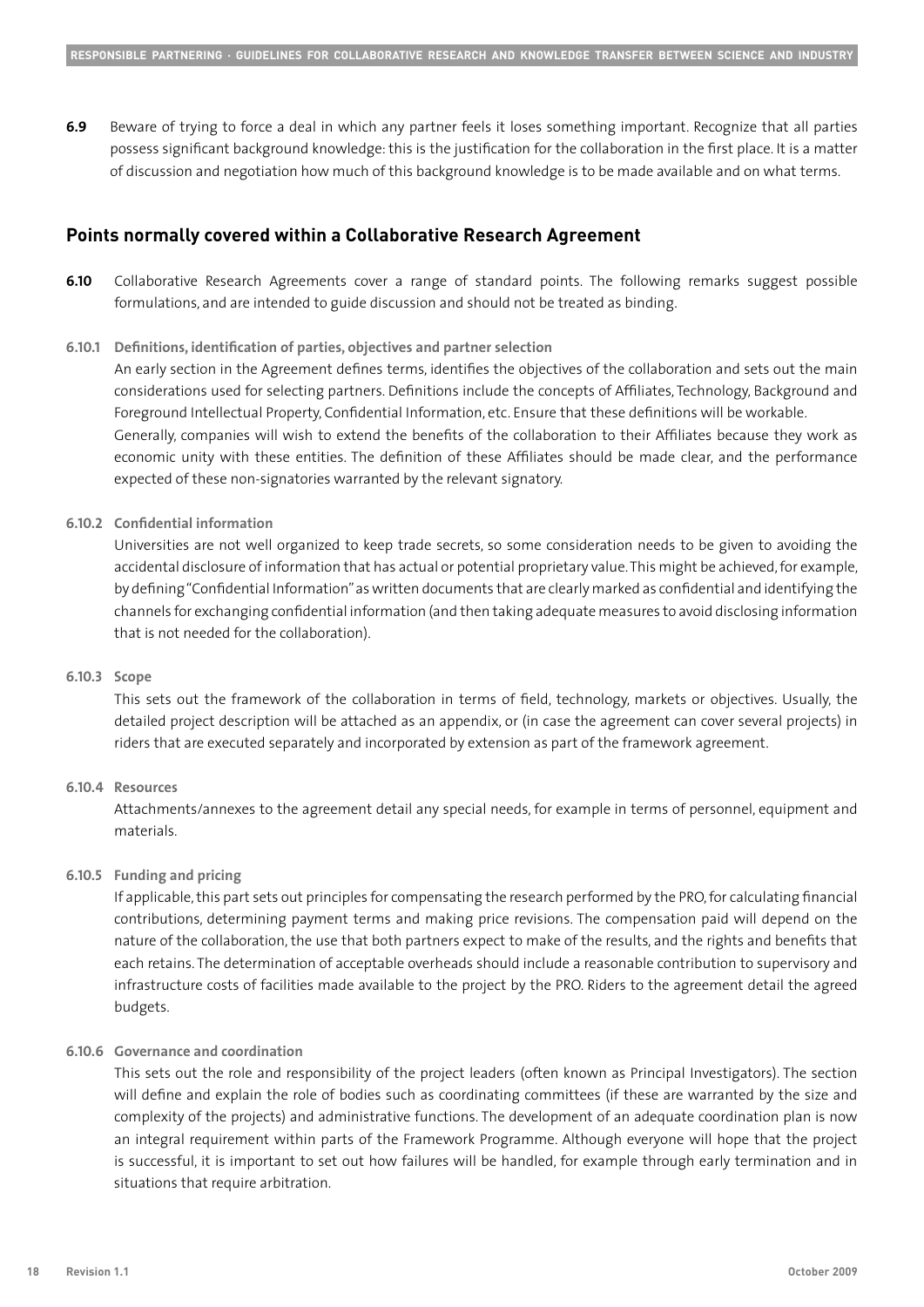#### **6.10.7 Reporting**

 This should set out the expected content and schedule for the intermediate and final reports, to be detailed in the project riders.

#### **6.10.8 Publications and confidentiality**

 The ability to publish results that are of scientific interest is an essential consideration for universities and some other PROs and companies. Publication should not be delayed unnecessarily (6 months is a good target, but this may not be possible in some countries and cases) in order to permit filing for patent protection.When the scale of effort justifies such an approach, the partners may choose to establish mechanisms by which sensitive results can be taken outside the sensitive context, thereby permitting publication. Inclusion of confidential information belonging to the other parties will require prior written approval, but there should also be a general expectation that this will not be withheld without good justification.

#### **6.10.9 Access rights to background information**

The availability of background information and knowledge is a key consideration in selecting the partners.Consequently, it is important to agree what access rights will exist, and ensure that these are sufficient to allow the project to proceed satisfactorily and to permit results to be put to the intended use. Conditions and restrictions must be defined prior to entering the agreement, to the extent that these are known after reasonable enquiry. Each party should know the circumstances in which its own technologies were developed or acquired, the history of its own patents and the fields of its own technologies, so that it can warrant that it is entitled to grant a licence on the contemplated use and that to its knowledge it is not aware of potential infringement of third party rights other than disclosed.

#### **6.10.10 Ownership of foreground**

 A general starting point for collaborations is that each party owns the Foreground that it (or its employees) has generated.

 Careful consideration should be given to the ownership of inventions created jointly.While joint ownership may be a possibility, this can lead to unintended problems, whereas allocating ownership arbitrarily is inequitable. Considerations include the possibility to gain future reward, controls over new applications, the ability to manage matters efficiently, and the legal implications of joint ownership. In such cases, a Joint Ownership Management Agreement should be agreed.

It is often important to differentiate between ownership and use. Giving partners efficient (sometimes exclusive) rights of use and ways of defending these rights can be sufficient, provided the inventor is able to manage the responsibilities that go with ownership.

 Unless agreed otherwise, each joint owner should have the right to use joint inventions and the Foreground IP thereon. Except in special instances, licensing by each of the joint owners should be permitted to facilitate maximum use. All parties must have the right to sub-licence if they are to have equal rights to commercialise jointly owned Foreground IP.

#### **6.10.11 Patents and other IP**

 The usual situation is that each party will take steps to protect its own inventions at its own discretion. The handling of joint inventions should be discussed: for example whether the PRO or the company shall file for protection or only assist the other party in filing; the terms on which licenses are granted; whether the commercial partner shall bear the costs of the PRO's activities or vice versa; etc. The parties should also consider who will be responsible for defending patents and pursuing infringements. It is generally better that the parties do not plan to act jointly in these matters, since this approach risks creating additional disputes and delays, although especially in litigation, the interests of the other owner should be understood and properly taken into account.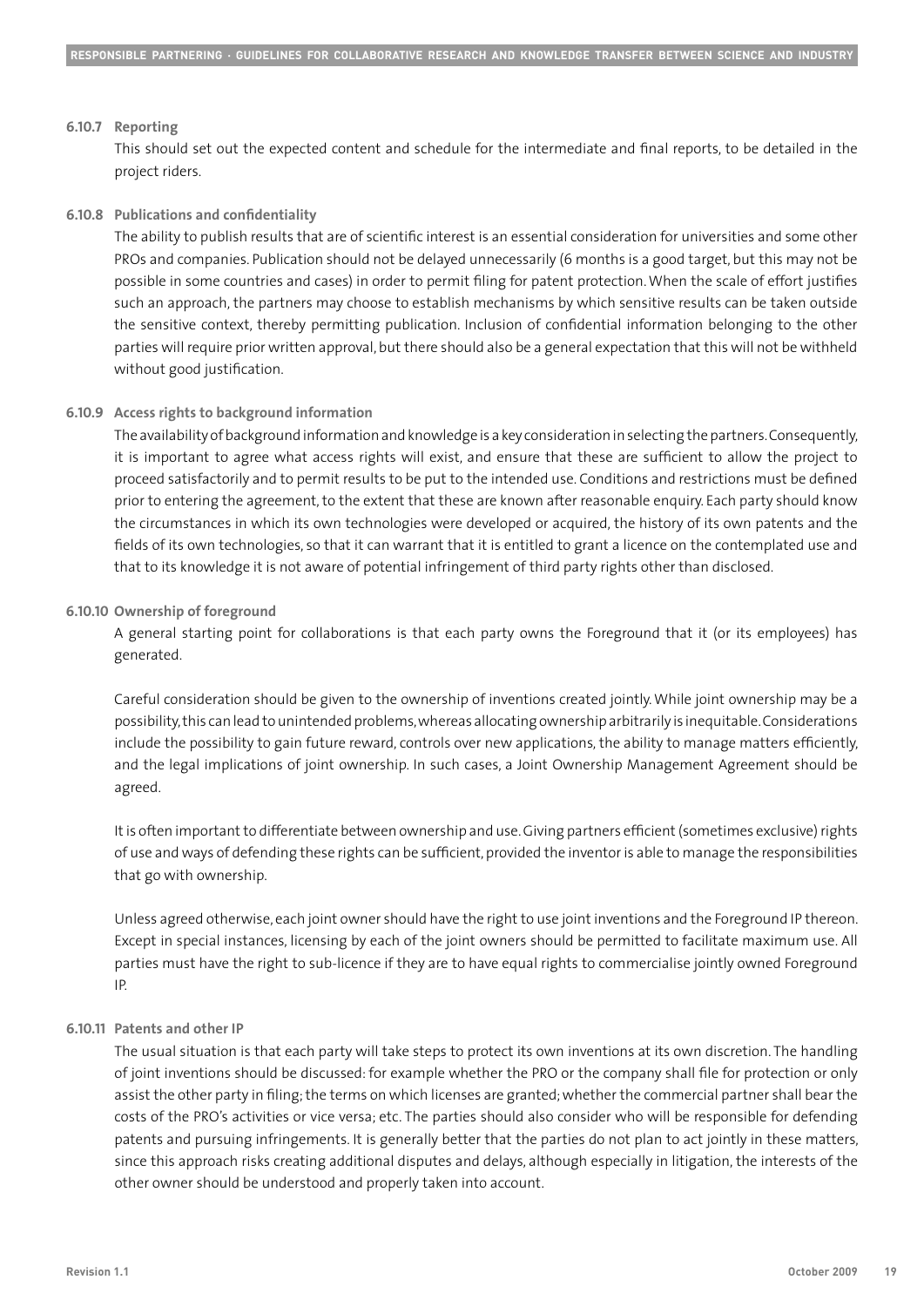#### **6.10.12 Licence for use**

Each party will expect fair compensation for the commercial use of the inventions that it has helped generate. Deciding "what is fair"will depend on the nature of the collaboration but also on a sense of realism about future costs and risks. (Such fair compensation may also be in-kind, e.g. free access to each other's Foreground.) One of the considerations of Responsible Partnering is to ensure maximum beneficial use of knowledge that has been generated partly through public funding.This can be achieved by establishing non-exclusive licences to several licensees or by granting exclusive licences to the partner on those uses that he is committed to develop diligently.

 The granting of exclusive rights to partners in their areas of commercial interest is typically a preferred route for universities wishing to licence unexploited IP to new ventures, as a non-exclusive licence is often not attractive to new ventures seeking to raise investment.

 Compensation can take many forms, for example licence fees, milestones, running royalties or by sharing profits and can be subject to exercising a license option on defined terms, but also other benefits that a party may get from the collaboration such as use of equipment that the other party has made available for the project, the opportunity to publish collaboration results or even the cooperation itself. Assignment of IP is possible as an alternative to exclusive licences, often subject to grant-back of non-exclusive licenses in the non-exclusive field. The agreement should generally avoid restricting the use of results for research and teaching purposes by PROs.

#### **6.10.13 Diligence**

 When the agreement grants exclusive rights, this generally involves some expectations of diligence, whereby, if conditions are not met and not remedied, the exclusive licence can be terminated.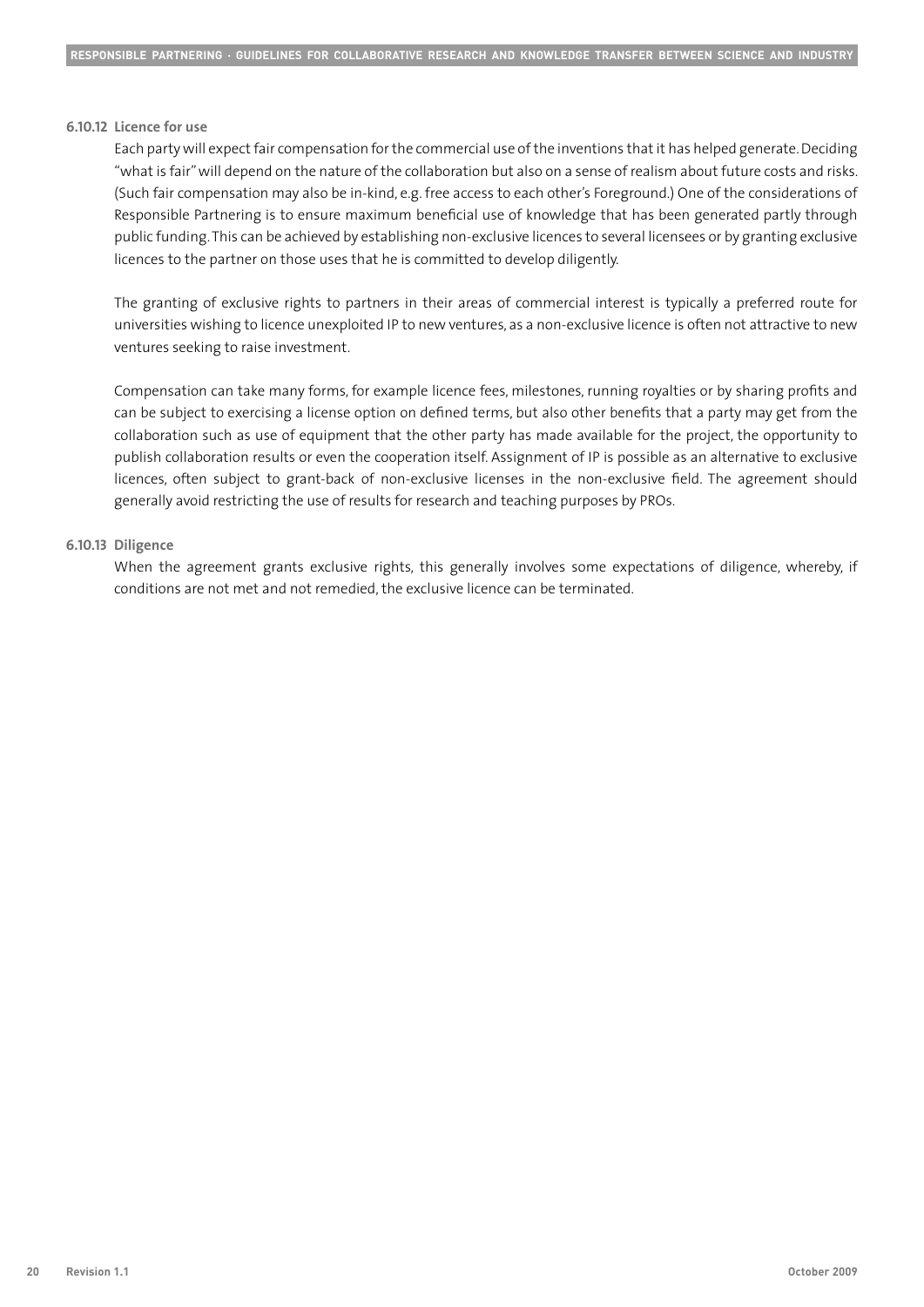### **7. Other Legal Aspects of Collaboration**

**7.1** Research partnerships have not only to reflect internal institutional objectives, policies and practices, but also comply with legal and regulatory requirements. Although many of these requirements may be clear, some are frequently misunderstood. This chapter discusses two areas where particular care is advised. Please recognize that the remarks made here do not constitute legal advice. They should be read in conjunction with, and as a supplement to, the rules and regulations concerned, the terminology and definitions of which has been taken over as much as possible in this chapter.

#### **State Aid in Public-Private R&D Partnerships**

- **7.2** To avoid distortion of competition and trade, a principle of the EC Treaty is that Member States may not use their State resources in ways that give selective economic advantages to undertakings (e.g. companies) or other organizations with economic activities. Certain derogations exist from this ban. The Commission is tasked with controlling State aid; Member States are required to inform the Commission in advance of any plan to grant aid; and the Commission decides whether the notified measures are compatible with the EC Treaty. Exemptions exist from this notification obligation, as laid down in the Block Exemption Regulation<sup>1</sup> (BER) adopted in August 2008, where it is up to the Member State – without prior notification to the Commission – to decide if the aid is compliant with the BER, and therefore compatible with the Treaty or not. As of January 1, 2007, new rules<sup>2</sup> on State aid have applied to Research and Development and Innovation (R&D&I), which may impact upon research collaborations.
- **7.3** Undertakings and research organizations<sup>3</sup> are encouraged to develop a good understanding of these rules to recognize situations where State aid may be involved and assess to what extent it is compatible with the Treaty and therefore permissible. Familiarity with the rules facilitates partnering without the risk of overlooking permissible public funding opportunities or making arrangements that violate these rules.
- **7.4** State aid for R&D takes two forms:
	- a. Direct State aid, when a government is directly funding economic activities, e.g. through subsidies. It is important to understand that both undertakings and research organizations can be recipients of direct State aid, regardless of their legal status, when they engage in activities of an economic nature.
	- b. Indirect State aid, which may exist inter alia in collaborations when a research organization transfers its Intellectual Property Rights (IPRs) to an undertaking. In the case of indirect State aid, a research organization may act as a vehicle for State aid to an undertaking.

 Generally speaking, research organizations and Members States aim to avoid indirect aid. In the absence of indirect aid, the assessment of State aid becomes much simpler: one only needs to ensure that direct aid remains below the applicable ceiling (see 7.7). Therefore, this Handbook focuses on methods that avoid indirect state aid as much as possible. In the following, we put forward a non-limitative set of notes of clarification on the conditions for no indirect State aid in collaborations between undertakings and research organizations. These notes of clarification:

• build on the spirit of Responsible Partnering, the UK Lambert Agreements<sup>4</sup> and the Commission's Recommendation and IP Code of Practice<sup>5</sup>; and

<sup>&#</sup>x27; Commission Regulation (EC) No 800/2008 of 6 August 2008 declaring certain categories of aid compatible with the common market in application of Articles 87 and 88 of the Treaty<br>(General block exemption Regulation), Offic

<sup>2</sup> Community framework for state aid for research and development and innovation, Official Journal of the European Union C 323, 30.12.2006, p. 1–26. <sup>3</sup> According to the State aid rules,'Research organization' means an entity, such as university or research institute, irrespective of its legal status (organized under public or private law) or way of financing, whose primary goal is to conduct fundamental research, industrial research or experimental development and to disseminate their results by way of teaching,<br>publication or technology transfer; all profi entity, in the quality of, for example, shareholders or members, shall enjoy no preferential access to the research capacities of such an entity or to the research results generated by it. In<br>practice, this definition in m 4 Lambert Tool Kit for Collaborative Research, http://www.innovation.gov.uk/lambertagreements/

<sup>5</sup> Commission Recommendation on the management of intellectual property in knowledge transfer activities of universities and other public research organizations; 10 April 2008; C(2008)1329.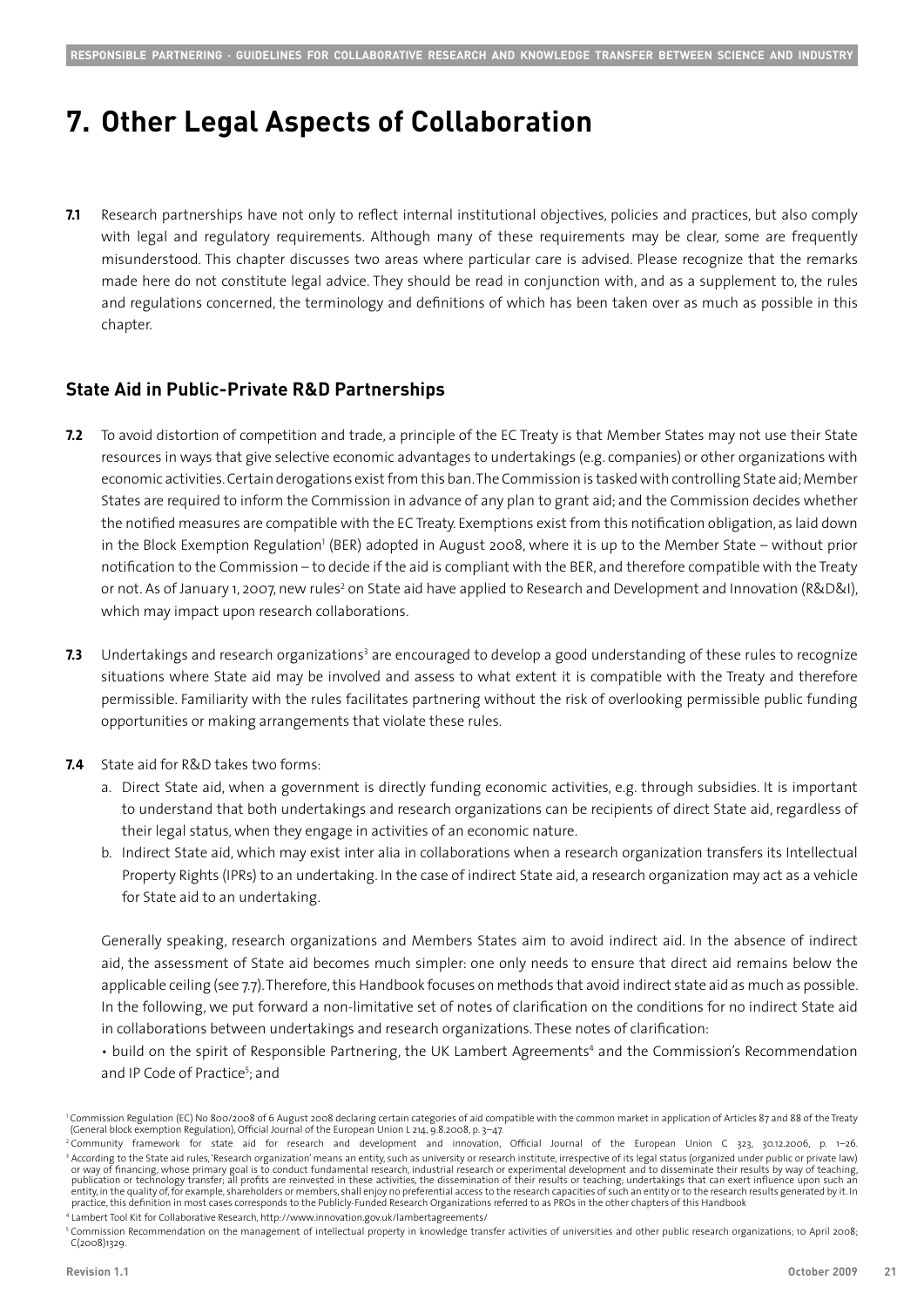• are intended as a harmonized reference to overcome undue hesitations for setting up effective R&D partnerships and for individual assessments of contractual agreements by Member States.

**7.5** One of the general criteria for identifying State aid is that it provides an economic advantage that the undertaking (or other organization with economic activities) would not have received in the normal course of business. This implies a key principle for indirect State aid: a collaboration of an undertaking with a research organization benefiting from public funding for its R&D activities only involves indirect State aid if the terms of the collaboration with the research organization are more favourable than the undertaking would have obtained in collaborations with other undertakings. In this respect,wewish to stress that some arrangements may be disadvantageous forthe research organization,because it is in a different position than an undertaking, e.g. has fewer possibilities to use IPRs of other parties commercially in its own products. However, such disadvantage for the research organization is not relevant for assessing whether an arrangement involves State aid. That assessment is about whether the undertaking has received an advantage that it would not have received in the normal course of business. Of course, such unbalance or disadvantage may be something to address otherwise in the framework of Responsible Partnering.

 Other key principles underlying the notes of clarification are the following:

- a. Intellectual Property Rights (IPRs) are deemed to be owned by the inventing partner unless the full cost of the work that led to the IPRs was paid by another partner.
- b. A research organization may transfer or exclusively license its IPRs at market price.
- c. The market price is deemed to be the price agreed in real negotiations, with the research organization seeking to obtain maximum benefit at the conclusion of the contract. (Note that also non-monetary benefits should be taken into account, e.g. opportunities to expose research organization staff to a business environment. Also note that market price is not the same as cost, it can be more or less, and can vary over time according to the expectation of extracting any value from the results. For this reason, R&D valuation is sometimes based on financial option theory.)
- d. An undertaking that has contributed to the R&D cost of the research organization gets a corresponding discount on the market price for IPRs in order to avoid "paying twice".
- e. Alternatively, if partners have ex ante agreed to pool their resources (e.g. in a "common pot"), an undertaking that has contributed to the cost of the project gets an advantage over third parties in the form of a proportional discount on the market price for IPRs in order to recognize investments made and risks shared.
- f. The State does not become the (co-)owner of IPRs and other results by virtue of having supported some of the R&D actors. Therefore, any direct State aid to the undertaking or to the research organization is treated as part of its respective contribution to the collaboration project.

#### **Notes of clarification on conditions for no indirect State aid**

The conditions under which in any case, according to the State aid rules, collaboration projects between undertakings and research organizations involve no indirect State aid have been reproduced below in **bold italics**, including the original footnotes. These conditions may apply to a whole project or separately to individual subprojects. Based on the principles outlined in 7.6, specific notes of clarification have been added.

According to the State aid rules for R&D&I, there is deemed to be no indirect aid in a collaboration project if one of the following three conditions applies:

#### *(1) the participating undertakings bear the full cost of the project.*

**Note 1.1.**Condition (1) is met when the participating undertakings bearthe full project cost ofthe research organization and own all IPRs and other results from the activities of the research organization in the project.As the research organization is fully compensated for its project costs, indirect aid is avoided.Whether the undertakings themselves receive direct aid for their contributions to the project is not relevant in this respect.

<sup>&</sup>lt;sup>6</sup> 'Full allocation' means that the research organization enjoys the full economic benefit of those rights by retaining full disposal of them, notably the right of ownership and the right to license. These conditions may also be fulfilled if the organization decides to conclude further contracts concerning these rights including licensing them to the collaboration partner.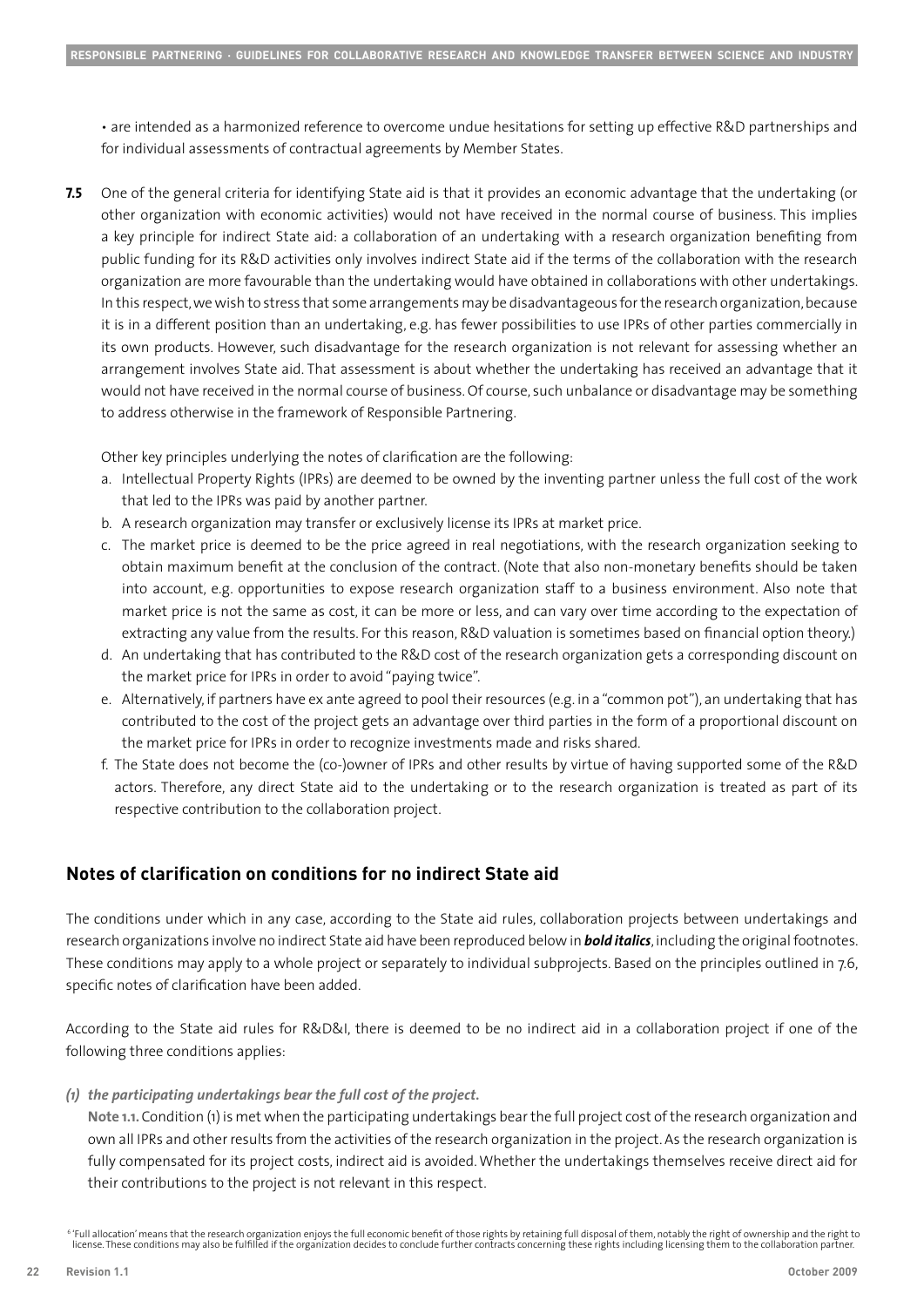*(2) the results which do not give rise to intellectual property rights may be widely disseminated and any intellectual property rights to the R&D&I results which result from the activity of the research organization are fully allocated6 to the research organization.*

**Note 2.1.** Condition (2) is met when any IPRs from the project are fully allocated to the inventing partner, which then grants access rights to its results to other partners. This is in line with the usual provisions within the Seventh Framework Programme, which is explicitly implemented in accordance with the State aid rules. Free non-exclusive licenses may be provided for use of the licensed partner's own project IPRs and also more broadly for all other use in case of balanced partnerships characterized by comparable levels of expertise and contributions.

*(3) the research organization receives from the participating undertakings compensation equivalent to the market price for the intellectual property rights7 which result from the activity of the research organization carried out in the project and which are transferred to the participating undertakings. Any contribution of the participating undertakings to the costs of the research organization shall be deducted from such compensation.* 

**Note 3.1.** The compensation payable for the transfer of IPRs should also apply to exclusive licences,which in practice provide nearly the same economic benefits as the ownership of IPRs. However, as described above in Note 2.1, free non-exclusive licences may be provided for use of the licensed partner's own project IPRs and also more broadly for all other use in case of balanced partnerships characterized by comparable levels of expertise and contributions.

**Note 3.2.** In case partners have agreed to pool financial and other resources in the project and the research organization carries out research on behalf of all partners collectively ("common pot"), the investments made and risks shared by the participating undertakings should be duly recognized by taking the relative contributions made by the undertakings into account in negotiations on the compensation for IPRs payable to the research organization in case of transfer or license of the IPRs.This approach for taking partners' contribution into account should be agreed ex ante, i.e. before the collaboration project begins and any possible results leading to IPRs are known.

**Note 3.3.** In case an invention cannot be solely attributed to a single inventing partner, a compensation equivalent to the market price is only payable in case of transfer or exclusive license of the research organization's part of the joint IPRs, with the latter determined on the basis of partners'relative contributions to the project. Non-exclusive use of a joint invention may be for free.

*If none of the previous conditions are fulfilled, the Member State may rely on an individual assessment of the collaboration project8 . There may also be no State aid where the assessment of the contractual agreement between the partners leads to the conclusion that any intellectual property rights to the R&D&I results as well as access rights to the results are allocated to the different partners of the collaboration and adequately reflect their respective interests, work packages, and financial and other contributions to the project.*

Note 4.1. For example, if mutually agreed before the project begins, undertakings may compensate a research organization for performing R&D at less than its full cost when this is fair and reasonable in view of other benefits accruing to the research organization. This may be appropriate in case the economic benefits of IPRs of the research organization are not fully transferred, for example, when a research organization retains access rights for non-commercial use, receives a lump sum for IPRs transferred to participating undertakings, receives running royalties and/or success fees for the transferred IPRs, gets access to certain background IPRs or know how of the participating undertakings, benefits from Public Relations, etc.

**Note 4.2.** More generally, any other way for handling IPRs that is agreed in real negotiations between partners as adequately reflecting their respective interests, work packages, and financial and other contributions to the project would be appropriate for avoiding indirect State aid. Such contractual arrangements should be agreed ex ante, i.e. before the collaboration project begins and any possible results leading to IPRs are known.

<sup>7</sup> 'Compensation equivalent to the market price for the intellectual property rights' refers to compensation for the full economic benefit of those rights. In line with general State aid principles and given the inherent difficulty to establish objectively the market price for intellectual property rights, the Commission will consider this condition fulfilled if the research organization as seller negotiates in order to obtain the maximum benefit at the moment when the contract is concluded.

 $^{\rm 8}$  This provision does not intend to modify the obligation of the Member States to notify certain measures on the basis of Article 88 (3) of the EC Treaty.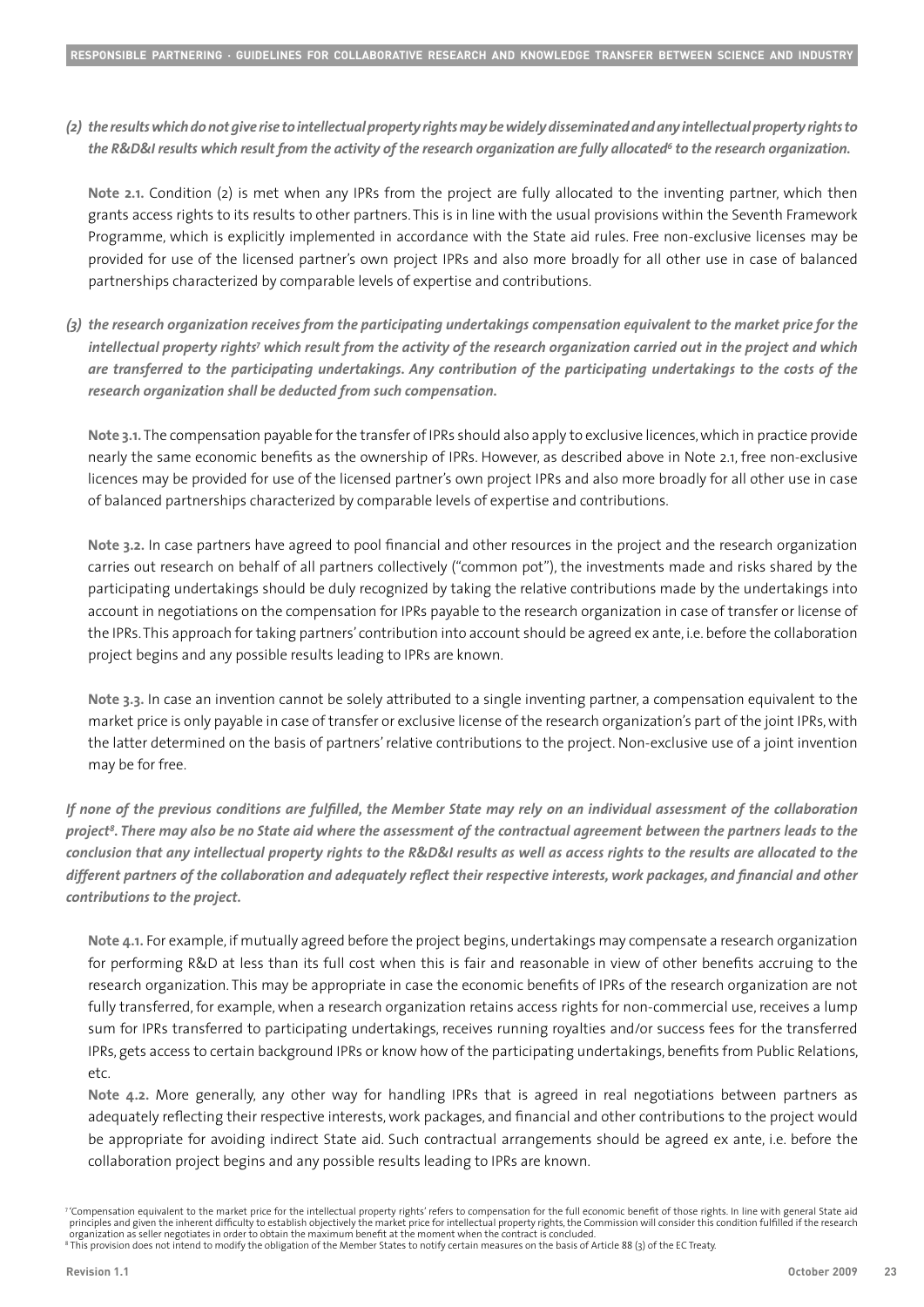- **7.6** It is emphasized that these notes of clarification are not intended to be exhaustive, and that they assume reasonable symmetry between the partners in terms of professionalism, with partners assumed to enter the collaboration agreement voluntarily because of expected mutual benefits.
- **7.7** If conditions (1), (2) or (3) in 7.5 are not fulfilled and the individual assessment of the collaboration project by the Member State(s) does not lead to the conclusion that there is no indirect State aid, the full value of the contribution of the research organization to the project is deemed to constitute indirect State aid to undertakings. However, even such aid may be allowable.The combined aid from direct government support and (where they constitute indirect aid) contributions from research organizations to that project may not exceed the applicable aid ceiling for each benefiting undertaking. The relevant aid ceilings are currently 100% for fundamental research; 50% for industrial research; and 25% for experimental development. These ceilings may be increased with certain bonuses for small and medium size firms and in some other situations. For example, in case of effective collaboration an increase of 15% applies under certain conditions.

#### **Competition and Antitrust**

**7.8** Competition is a basic mechanism of the market economy and encourages innovation. The EC Treaty prohibits agreements between two or more undertakings that restrict competition, subject to some limited exceptions. Although R&D collaborations are in principle considered to be pro-competitive, certain restrictions do apply. Outside State aid, the main rules that need to be taken into account are the block exemption regulations on horizontal R&D agreements<sup>9</sup> and technology transfer agreements<sup>10</sup>. Their impact strongly depends on the specific situation of the agreement at hand, for example on market shares of the partners and whether they are competitors, potential competitors or non-competitors. These rules particularly affect access to and exploitation of the results from R&D collaboration.

<sup>&</sup>lt;sup>9</sup> Commission Regulation (EC) No 2659/2000 of 29 November 2000 on the application of Article 81(3) of the Treaty to categories of research and development agreements (Text with EEA relevance), Official Journal of the European Union L 304, 5.12.2000, p. 7–12.

<sup>®</sup> Commission Regulation (EC) No 772/2004 of 27 April 2004 on the application of Article 81(3) of the Treaty to categories of technology transfer agreements, Official Journal of the<br>European Union L 123, 27.4.2004, p. 11−1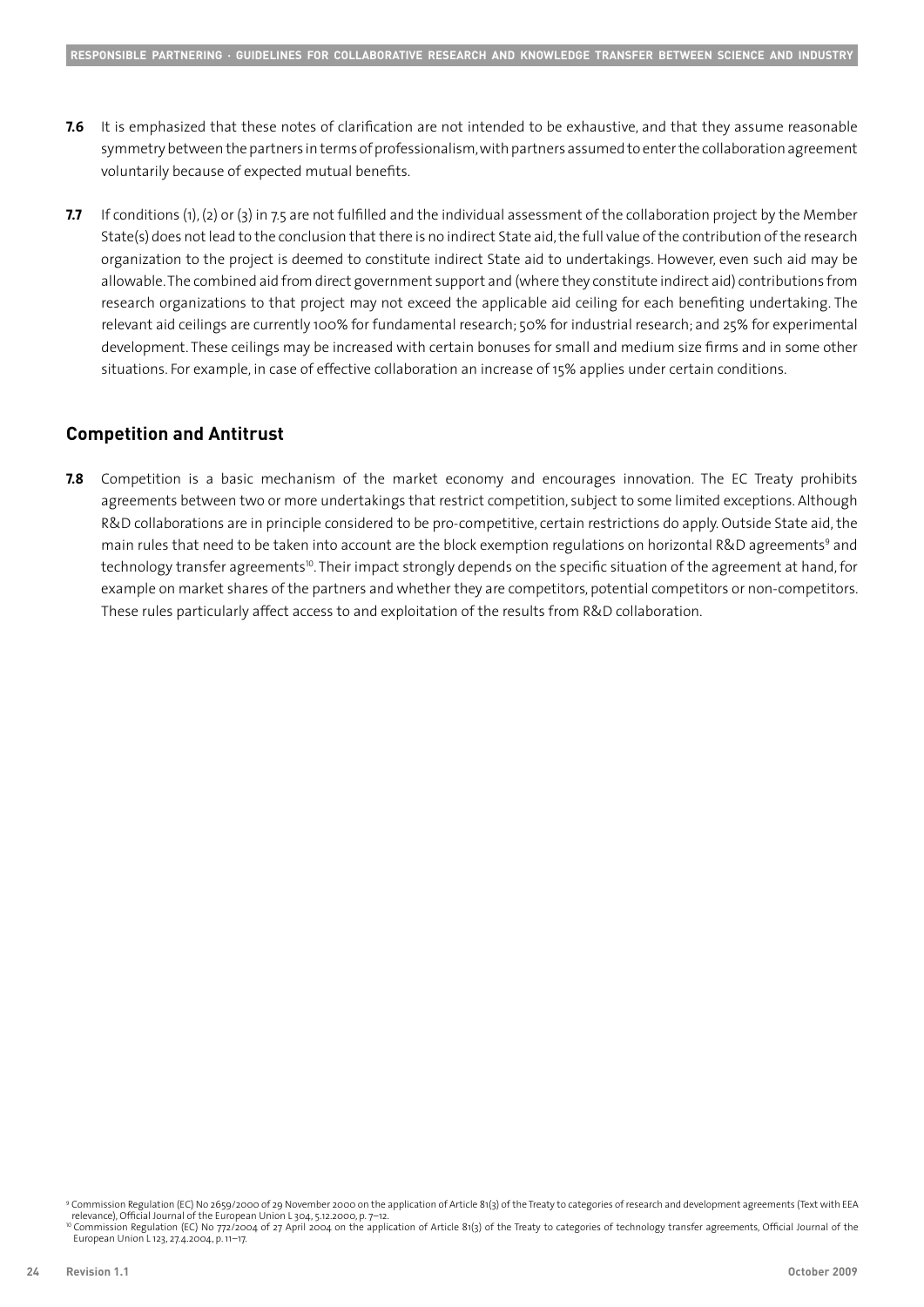### **8. Concluding Remarks**

- **8.1** Innovation is like a chemical reaction. In principle, it happens when the right raw materials come together, but catalysts are often required to reduce the barriers to change and ensure that useful outcomes emerge.
- **8.2** The shortages we face are generally not the raw materials of innovation. We have these in plenty. The key tasks are to remove barriers to the productive transformation of knowledge and to ensure demand for the products from which to build and maintain leading knowledge-based economies. When these points are dealt with, the reaction can become self-sustaining.
- **8.3** This Handbook is offered as a tangible step towards achieving a self-sustainable reaction. We encourage organizations and people to endorse and adopt Responsible Partnering and to help us improve the framework in the light of their experiences.
- **8.4** Responsible Partnering will only succeed because a sufficient number of actors find it useful. In order to reach that point, we need investment to build capacity in the form of supporting skills and infrastructures – so-called Research and Innovation-Friendly Ecosystems. We encourage public authorities to contribute to this capacity-building process, recognising that a voluntary and widely-adopted programme can yield substantial payback to society as a whole.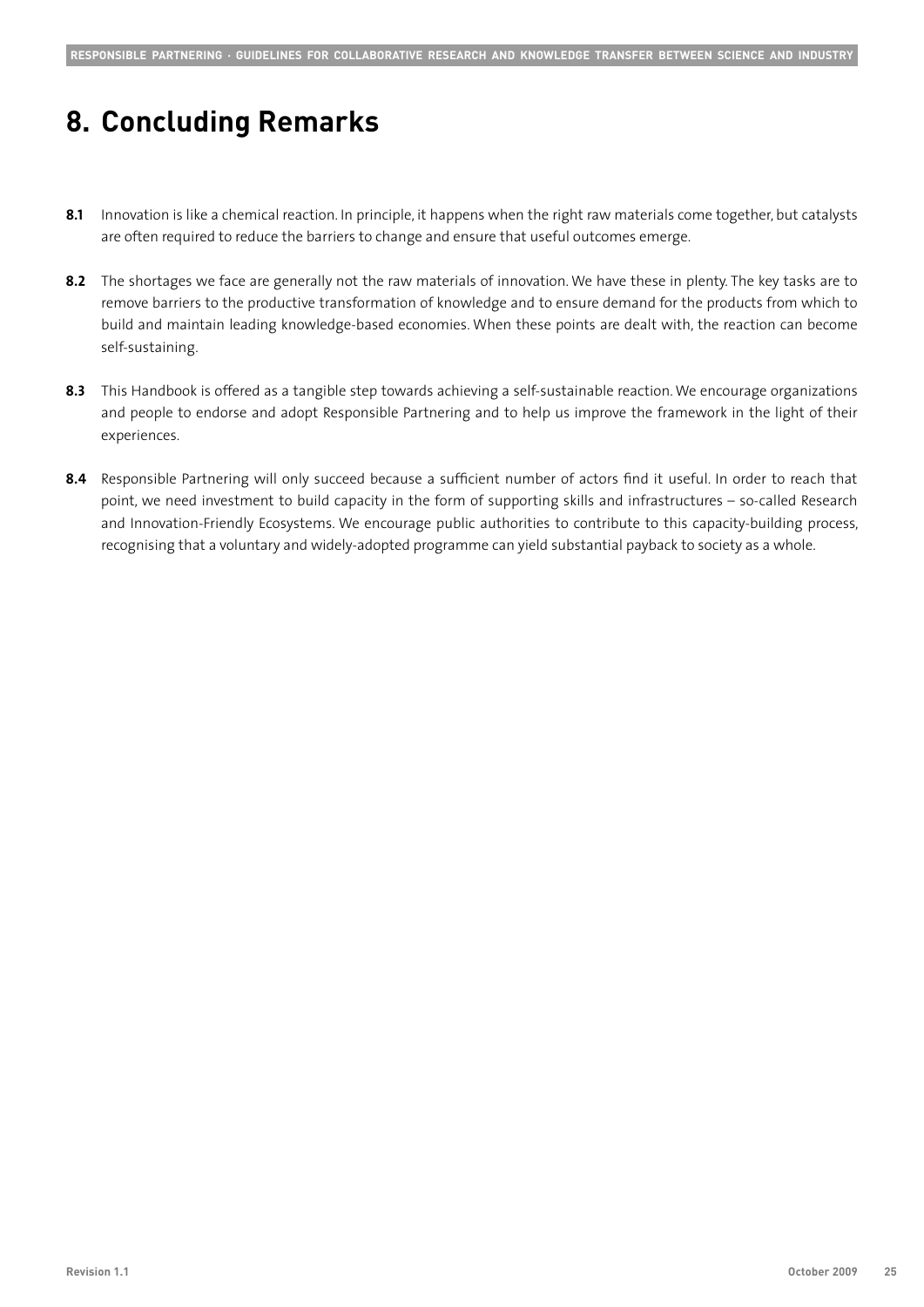### **Appendix: Implementation Guidelines**

By definition, the results of research projects cannot be guaranteed in advance. The purpose of Responsible Partnering is to improve the likelihood of success by eliminating weaknesses that are under an organization's control, and thereby provide assurance that the majority of collaborations will be considered to have been effective and worthwhile in meeting its own and partners' objectives.

In order to be a Responsible Partner, a Company or a PRO commits itself to the spirit of this Handbook by:

• Implementing a structured process that is consistent with the principles of Responsible Partnering, defines clear and equitable objectives in respect of collaboration and knowledge exchange and then achieves the desired level of performance by using learning from others, regular feedback from partner organizations and documented self-assessments to ensure the quality of active partnerships.

The following two checklists suggest points to consider when implementing Responsible Partnering, organized in terms of increasing levels of engagement. The first checklist addresses strategy, relationship management, learning processes, review procedures and communication. Most of the points will be relevant to all types of organization, but some address the specific situations of Companies, Universities and RTOs or may only apply in certain circumstances. Consequently, many Companies and PROs may consider it unnecessary to address all the points that are suggested. The second checklist is aimed more specifically at situations that aim to support advanced training and education (e.g. collaborative doctoral programmes).

It is always recommended that the implementation process reflects 'SMART' principles: i.e. involves steps that are Specific, Measurable, Attainable, Realistic and Timely. It will usually be most effective to assess the current situation in terms of scales such as "Not yet begun/Underway/Completed," and to provide for broad and open discussion of what further efforts are needed to achieve effective outcomes.

For example, an organization may begin by discussing the criteria it will use to identify desired partners and introduce straightforward procedures for managing relationships with these partners. At this stage, its review processes are likely to be quite informal and aimed mainly at learning about current projects, with the findings used to improve management of future projects. Thereafter, steps should be taken to formalize, but also simplify, the approach with a view to providing quick understanding of areas of strength and weakness, regular audits of commercial and other potential, and a way to identify and resolve problems.

At each stage, systematic efforts will be undertaken to check that the preferred approach reflects external standards of"good practice" and good understanding of partner objectives and priorities. Eventually, the organization may decide to implement a number of strategic relationships with some key partners, in which case these relationships are likely to be managed at a senior level and extend beyond the parameters of individual research projects.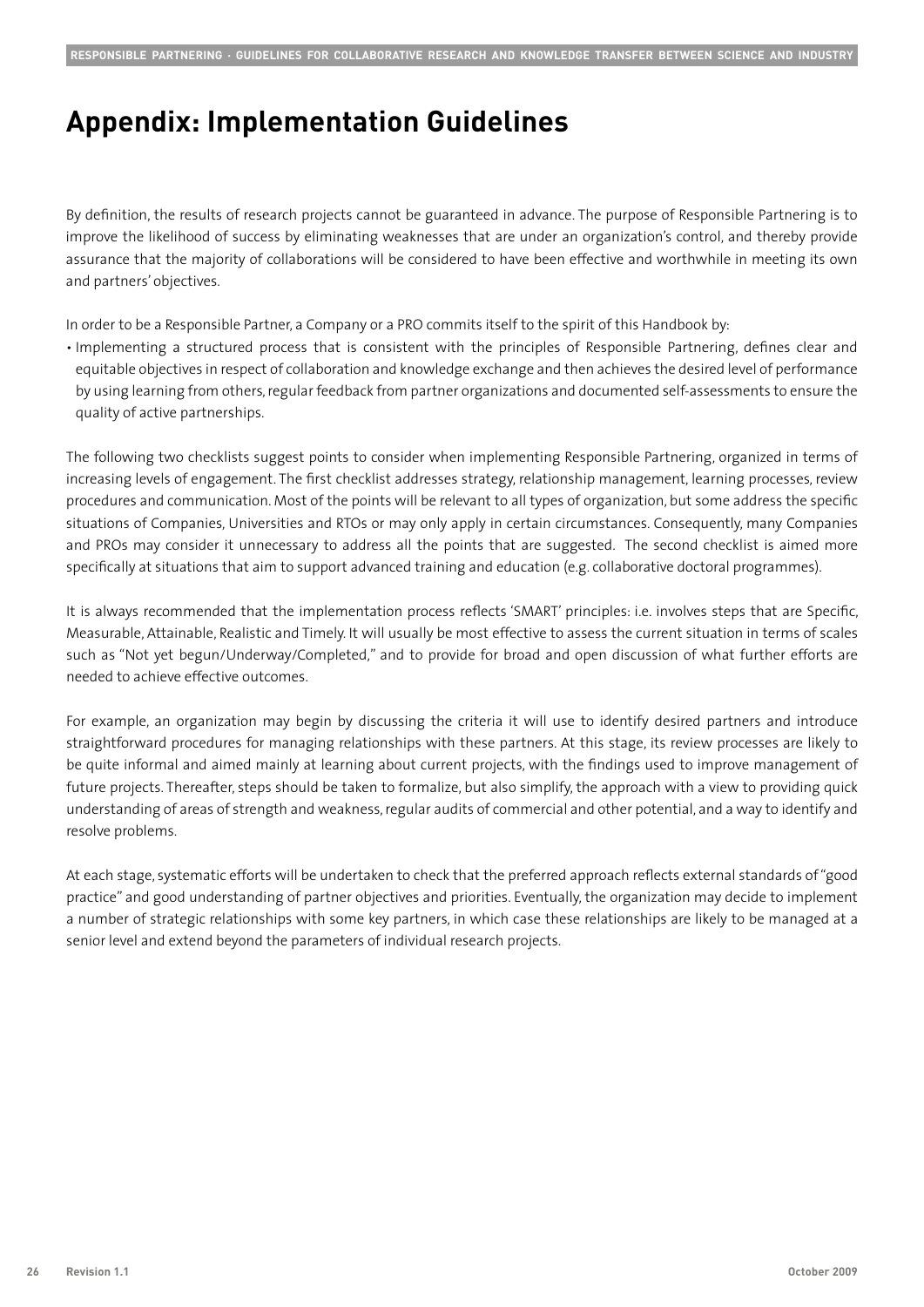## **Suggested Checklist Items for Strategic Collaborative Research**

| <b>Element</b>                                                | <b>Recommendations</b>                                                                                                                                                                                                                                                                                                                                                                                                                                                        |
|---------------------------------------------------------------|-------------------------------------------------------------------------------------------------------------------------------------------------------------------------------------------------------------------------------------------------------------------------------------------------------------------------------------------------------------------------------------------------------------------------------------------------------------------------------|
| Corporate/institutional<br>strategy and internal<br>awareness | 1.1: Develop a strategy for collaborative research, reflecting the principles of Responsible<br>Partnering, setting out why and how the Company/PRO intends to work with others. Ensure that<br>senior management endorses the approach and monitors its implementation.                                                                                                                                                                                                      |
|                                                               | 1.2: Take steps to achieve a mature understanding within the organization of the consequences<br>of this strategy (including any ethical and legal considerations). Use this process to stimulate<br>regular discussion and ideas for improvement.                                                                                                                                                                                                                            |
|                                                               | 1.3: Regularly assess the implementation and effectiveness of the strategy in the context of<br>the current project portfolio. Ensure that policies and procedures are applied consistently and<br>considered effective and socially responsible, and that there is active management of the<br>portfolio of collaborative research activities.                                                                                                                               |
| <b>Operating procedures</b>                                   | 2.1: Develop clear operating procedures that explain what is required when establishing and<br>running collaborative research projects, such as choice of partner, negotiation and contractual<br>arrangements, project management, legal and ethical matters, etc.                                                                                                                                                                                                           |
|                                                               | 2.2: Make routine checks that these operating procedures are being followed, and considered<br>effective and not burdensome, both internally and by partners.                                                                                                                                                                                                                                                                                                                 |
|                                                               | 2.3: Check that the operating procedures have generally resulted in high levels of mutual trust,<br>effective working practices and greater confidence in delivery, internally and among partners.                                                                                                                                                                                                                                                                            |
| <b>Training</b>                                               | 3.1: Promote a "partner-oriented" mindset. Identify the skills and knowledge required to manage<br>collaborative research projects, and take steps to provide appropriate training and promote<br>awareness of Responsible Partnering.                                                                                                                                                                                                                                        |
|                                                               | 3.2: Establish training programmes for research employees and knowledge transfer professionals,<br>with regular refresher courses where appropriate, where relevant involving staff from partner<br>organizations. Use staff exchange programmes to improve quality and mutual awareness.                                                                                                                                                                                     |
|                                                               | 3.3: Actively support public initiatives that develop greater awareness of innovation processes,<br>the handling of intellectual property and the management of collaborative research. Contribute<br>to external development and certification programmes which aim to improve the competencies<br>of knowledge transfer professionals.                                                                                                                                      |
| <b>Contractual matters</b><br>and IPR protection              | 4.1: Establish contractual procedures (ideally standardised) that provide for the equitable and<br>effective protection of IPRs and are consistent with partner requirements.                                                                                                                                                                                                                                                                                                 |
|                                                               | 4.2: Obtain assurance that the procedures are effective and not burdensome (for example<br>that a private sector partner claims rights to results generated by the public partner, including<br>background intellectual property, only when these are reasonably required for purposes of<br>commercialisation and on fair and reasonable terms, and that such claims are mitigated by<br>granting back rights of use in further research or for non-competing applications). |
|                                                               | 4.3: Demonstrate that contractual and operating procedures are recognized as constituting<br>"best practice" and provide equitable compensation for required exclusive and non-exclusive<br>use rights, either through licence or assignment of ownership. Where these procedures commit<br>the company to develop these rights, the process is handled with due diligence and provide<br>mechanisms for unused rights to return to the partners or become non-exclusive.     |
|                                                               |                                                                                                                                                                                                                                                                                                                                                                                                                                                                               |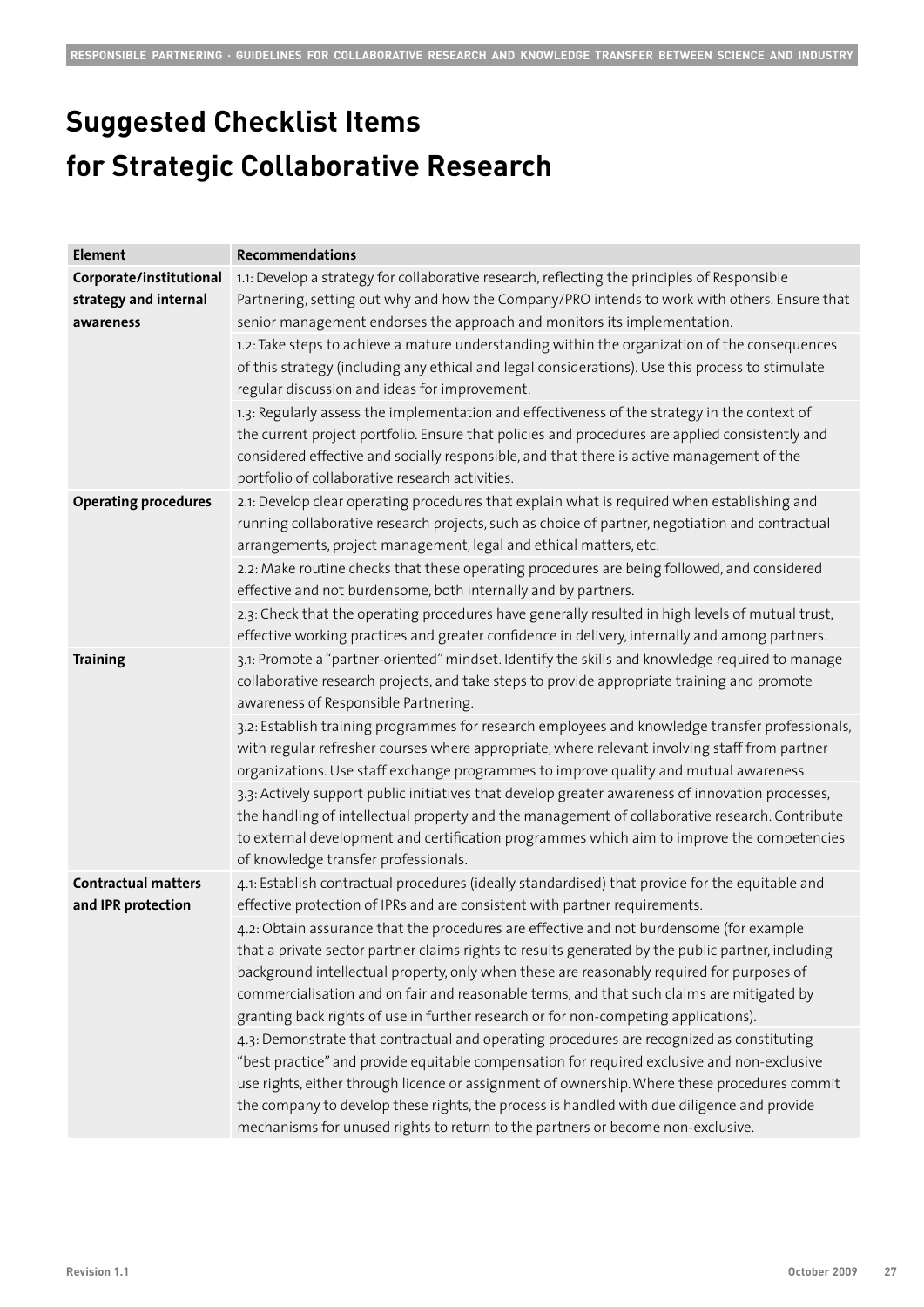| Element       | <b>Recommendations</b>                                                                                                                                                                                                           |
|---------------|----------------------------------------------------------------------------------------------------------------------------------------------------------------------------------------------------------------------------------|
| Communication | 5.1: Ensure that current and potential partners can readily access information on the Company's/<br>PRO's approach to collaboration, including for example areas of collaboration, policies, etc., and<br>encourage reciprocity. |
|               | 5.2: Consider reporting the impact and value of collaboration policies openly in external<br>communications.                                                                                                                     |
| Other         | 6.1: Make appropriate checks to ensure that partner organization practices are consistent<br>with the company's stated policies in key areas such as safety, culture, terms and conditions of<br>employment, etc.                |

#### **Suggested Checklist for Situations involving Collaborative Research Training<sup>11</sup>**

- 1. Identify knowledge/technological needs and challenges that need R&D input
- 2. Exchange views on knowledge/technological challenges with university/industry
- 3. Plan medium-long term R&D strategy (e.g. within five years)
- 4. Develop high quality research proposals
- 5. Know the costs of your research and identify funding sources
- 6. Raise your awareness of the respective research environments in which to collaborate in your field (university, industry)
- 7. Develop/Participate in forums for soft ways of interaction between students, researchers and industry experts with good research content (conferences, fairs, etc.)
- 8. Organise small-size highly-specialised workshops/meetings that pool experts from different research fields and sectors
- 9. Seek the right expertise to assist you (IPR issues, contractual issues, etc.)
- 10. Formalise doctoral collaborations in solid and fair agreements combining structure and flexibility
- 11. Consider physical proximity as an asset to develop mutual trust promote face-to-face dialogue
- 12. Commit to excellence in doctoral education, research and management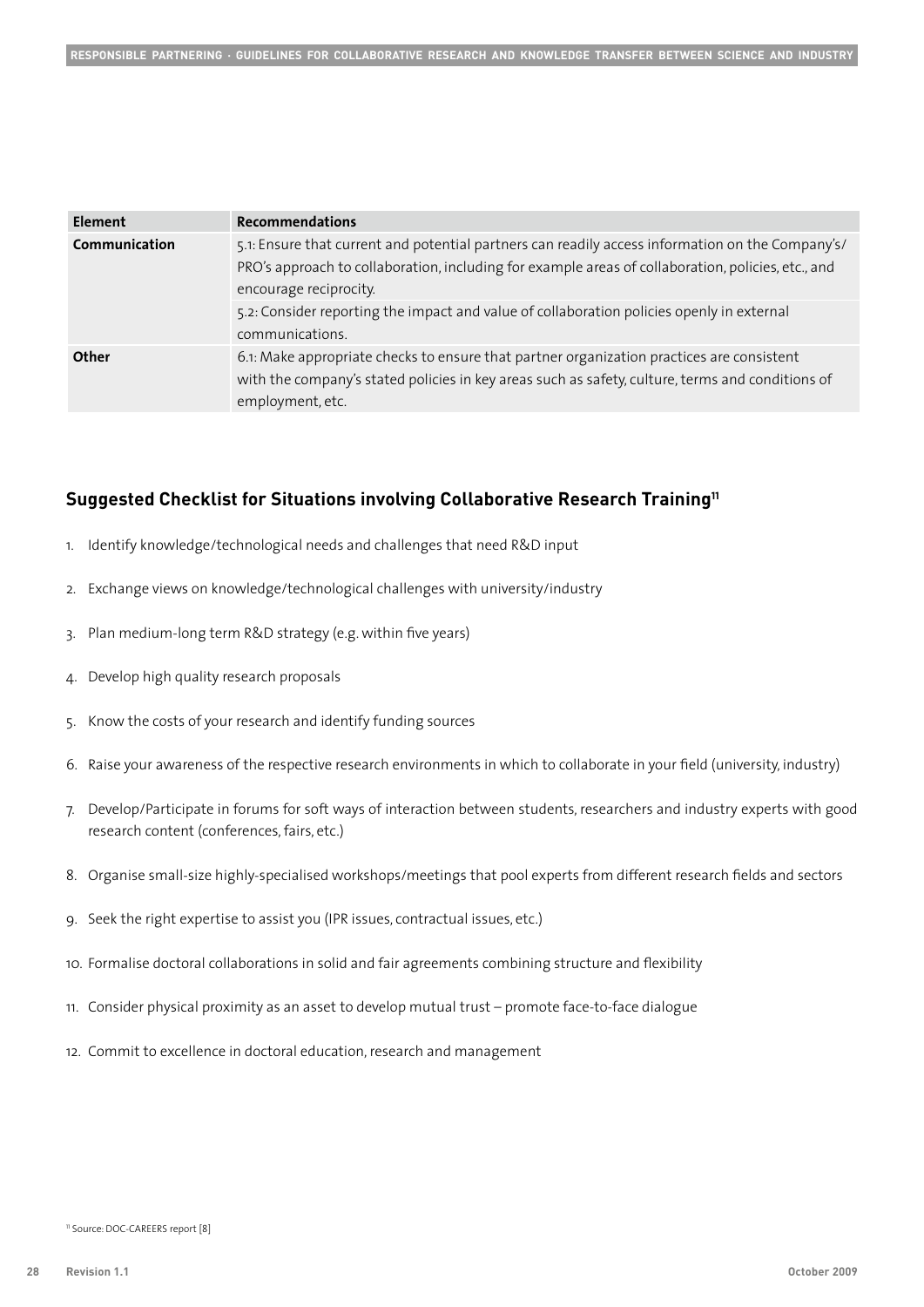### **References**

- 1. Effective Collaborative R&D and Knowledge Transfer, Brussels, 5-6 February 2004, Conference Report Responsible Partnering between Science and Business, Lisbon, 3-4 December 2007, Conference Report
- 2. Henry Chesbrough: "Open Innovation: The New Imperative for Creating and Profiting from Technology" Harvard Business School Press (2003)
- 3. Management of Intellectual Property in Publicly Funded Research Organizations: Towards European Guidelines (2003) http://europa.eu.int/comm/research/era/pdf/iprmanagementguidelines-report.pdf
- 4. Turning Science into Business (2003) and Open Innovation in Global Networks, (2008), OECD. Benchmarking Industry Science Relationships, (2002), OECD http://www.oecdbookshop.org/oecd/display.asp?K=5LMQCR2K9FJF&LANG=EN
- 5. Commission Recommendation on the Management of Intellectual Property in Knowledge Transfer Activities and Code of Practice for Universities and other Public Research Organizations, C (2008) 1329 http://ec.europa.eu/invest-in-research/pdf/download\_en/ip\_recommendation.pdf
- 6. Code of Practice for Managing Intellectual Property from Collaborative Research, Irish Council for Science, Technology and Innovation (2005)

Contacts, Codex & Contracts - Guidelines for Research Collaborations between Universities and Industrial Companies, Danish Confederation of Industries (2004)

 Lambert Agreements - A Toolkit for Universities and Companies Wishing to Undertake Collaborative Research Projects, UK Government (2005), http://www.innovation.gov.uk/lambertagreements/

Taking advantage of patents - Effective cooperation between companies and universities, Ministry of Economic Affairs, VNO-NCW,VSNU/NFU (2007),

 http://www.vno-ncw.nl/web/servlet/nl.gx.vno.client.http.StreamDbContent?download=brochure&code=1824

DESCA: http://www.desca-fp7.eu/

DIGITALEUROPE (formerly EICTA) http://www.digitaleurope.org/index.php?id=32&id\_article=303

- 7. Geoffrey Bolton and Colin Lucas,What are Universities for? (2008), League of European Research Universities
- 8. Collaborative Doctoral Education: University-Industry Partnerships for Enhancing Knowledge Exchange, DOC-CAREERS project, European University Association (2009)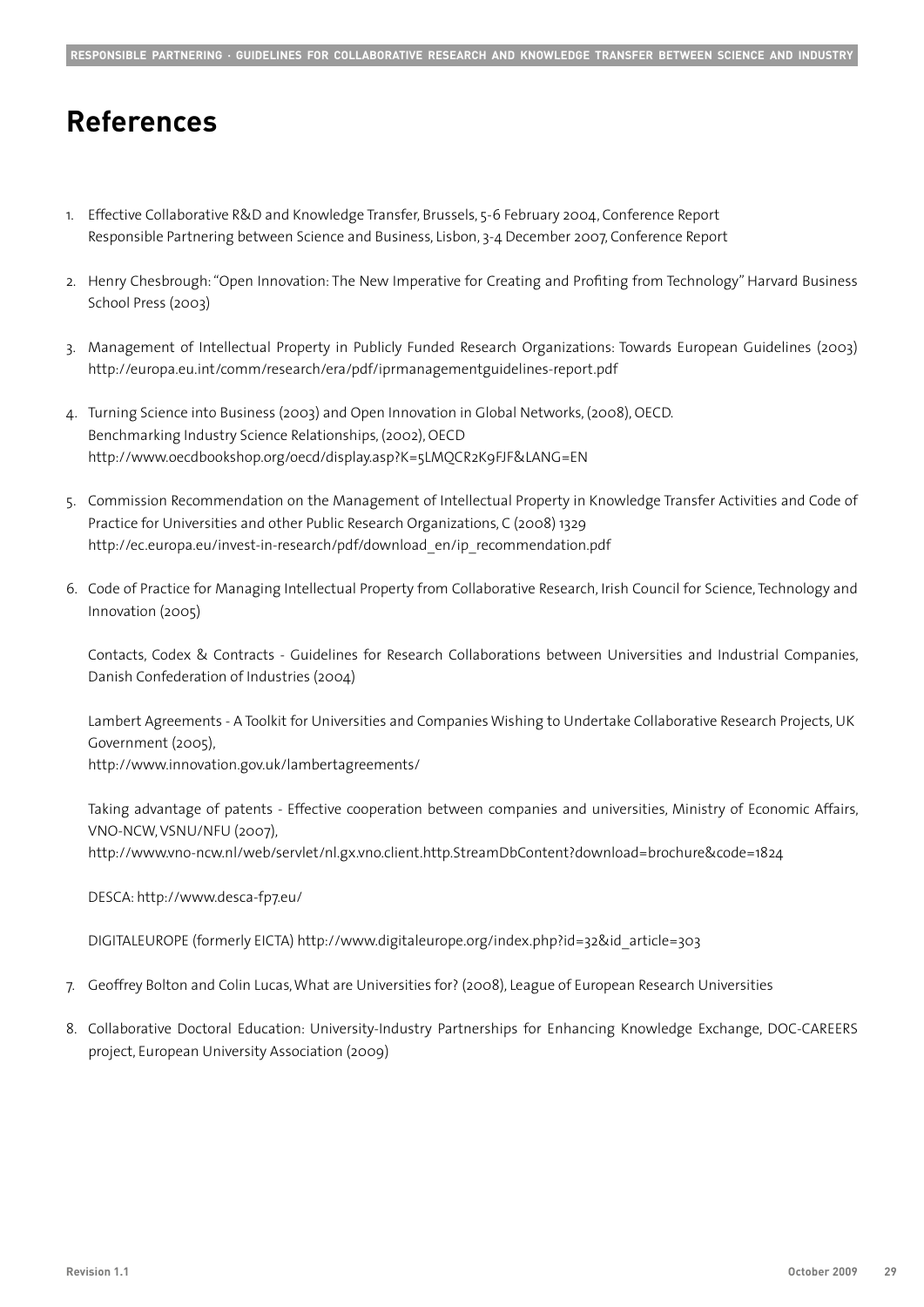**RESPONSIBLE PARTNERING · GUIDELINES FOR COLLABORATIVE RESEARCH AND KNOWLEDGE TRANSFER BETWEEN SCIENCE AND INDUSTRY**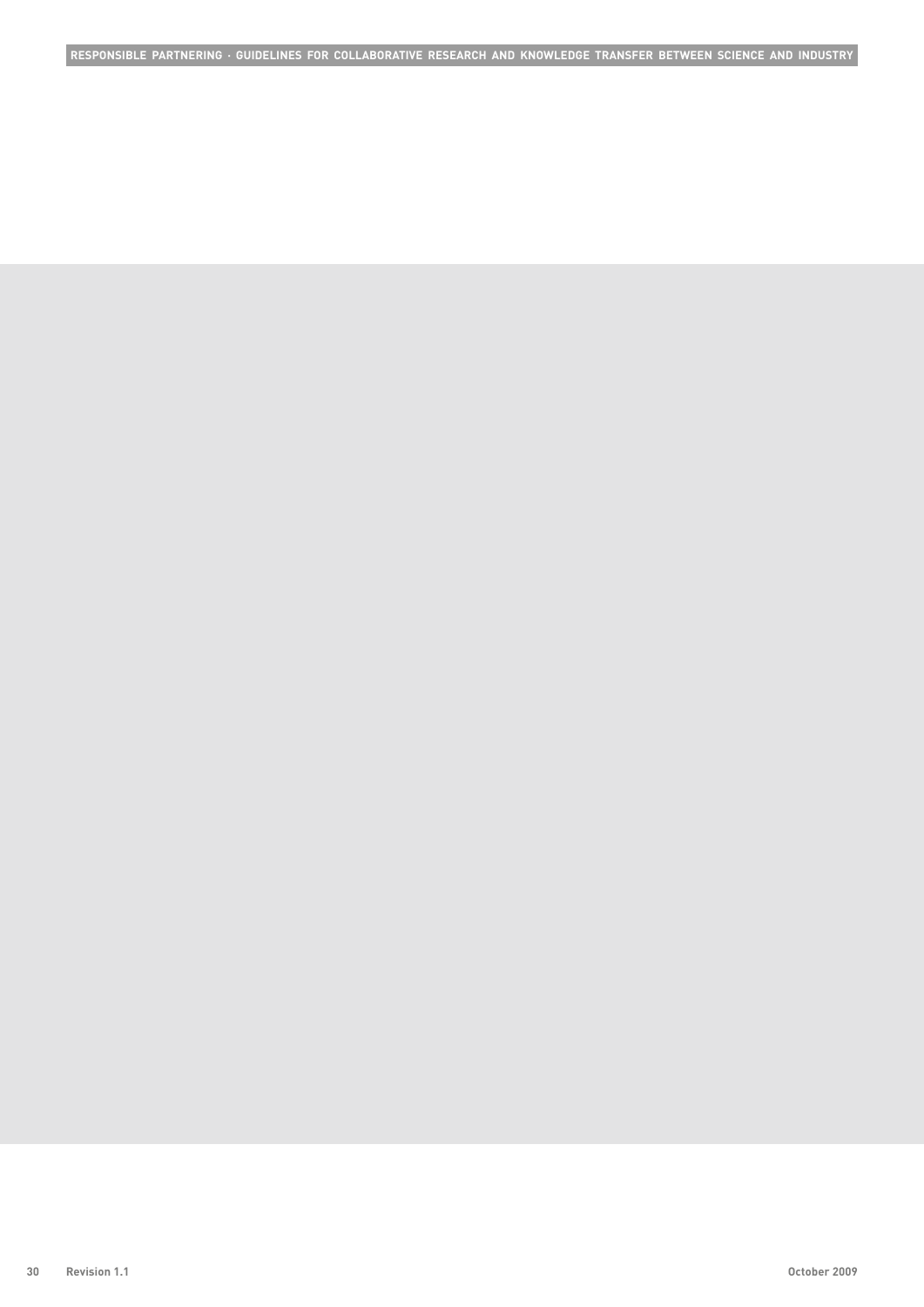

This Handbook on Responsible Partnering is issued by the main European organizations supporting research, development and knowledge transfer in companies, universities, and public research organizations.



#### **The European Industrial Research Management**

**Association** (EIRMA) aims to enhance innovation through more effective market-oriented research and development. Its unique features are networking and personal contact among companies. EIRMA provides a platform for discussing ideas and exchanging practical experience across the professional communities of our membership. Activities support companies in benchmarking and improving their innovation processes through sufficient, well-managed R&D, and establish FIRMA as the evident source of insight and information into business-led R&D.



#### **The European University Association** (EUA) is the main organization of European universities and their national rectors' conferences. Its mission is to promote a coherent system of European higher education and research based on shared values, through active support and guidance to its members, thus enhancing their contribution to society. The aims of EUA are to formulate a coherent message from the higher education institutions and to strengthen the role of the institutions in the creation of the European Higher Education and European Research Areas.



#### **The European Association of Research and Technology**

**Organizations** (EARTO) is the trade association of Europe's specialised research and technology organizations (RTOs). Its members build bridges between basic research and industrial applications. They are innovative and competitive problemsolvers for all sectors of industry and services. technology developers, adapters and transfer intermediaries, helping to ensure more effective exploitation of research by the enterprise sector. They make a major contribution to strengthening Europe's economic performance by supporting product and process innovation in all branches of industry and services, thereby raising the international competitiveness of European firms.



**ProTon Europe** is a pan-European network of Knowledge Transfer Offices linked to Universities and Public Research Organizations. It is supported by the European Commission as part of the Gate2Growth Initiative. ProTon Europe's ultimate objective is to boost the economic and social benefits of publicly funded R&D throughout Europe by further developing the professional skills of those working in this field. This should further contribute to the creation of new products, processes and markets, improve the management of innovation, and thereby stimulate sustainable and high value economic growth, competitiveness and employment.

#### **EIRMA**

46 rue Lauriston F-75116 Paris Tel: +33 1 53 23 83 10 Fax: +33 1 47 20 05 30 www.eirma.asso.fr

#### **EUA**

rue d'Egmont 13 B-1000 Brussels Tel: +32 2 230 55 44 Fax: +32 2 230 57 51 www.eua.be

#### **EARTO**

Rue Joseph II, 36-38, B-1000 Brussels Tel: +32 2 502 86 98 Fax: +32 2 502 86 93 www.earto.org

#### **ProTon Europe**

rue des Palais 44 B-1030 Brussels Tel: +32 2 211 34 32 Fax:  $+32222188973$ www.protoneurope.org